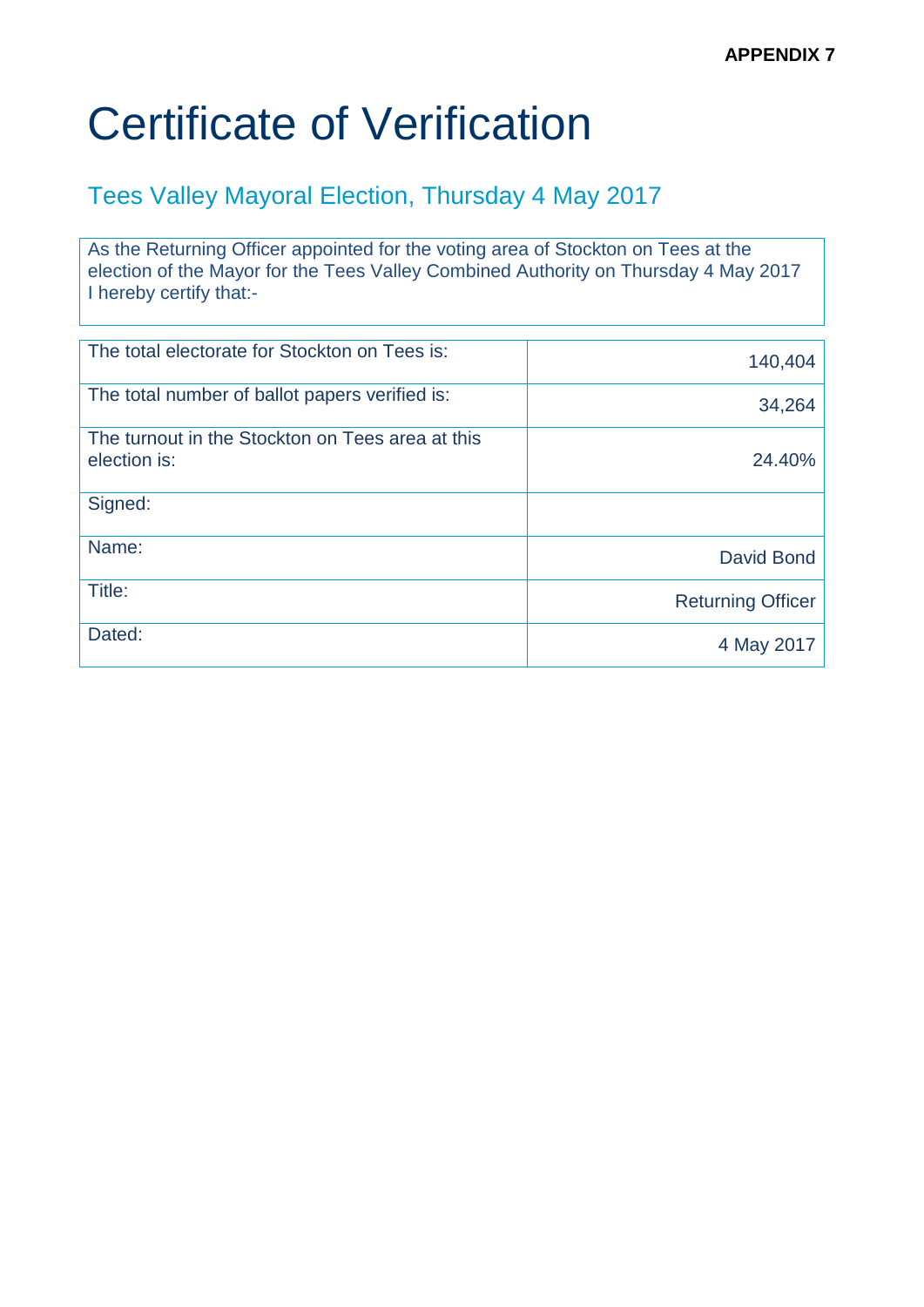| As the Returning Officer appointed for the voting area of Darlington |                          |  |
|----------------------------------------------------------------------|--------------------------|--|
| at the election of the Mayor for the Tees Valley Combined Authority  |                          |  |
| on Thursday 4 May 2017, I hereby certify that:                       |                          |  |
| The total electorate for Darlington is:                              | 77,804                   |  |
| The total number of ballot papers verified is:                       | 17,291                   |  |
| The turnout in the Darlington area at this election is:              | 22.23%                   |  |
| Signed:                                                              |                          |  |
| Name:                                                                | <b>Ada Burns</b>         |  |
| Title:                                                               | <b>Returning Officer</b> |  |
| Dated:                                                               | 4 May 2017               |  |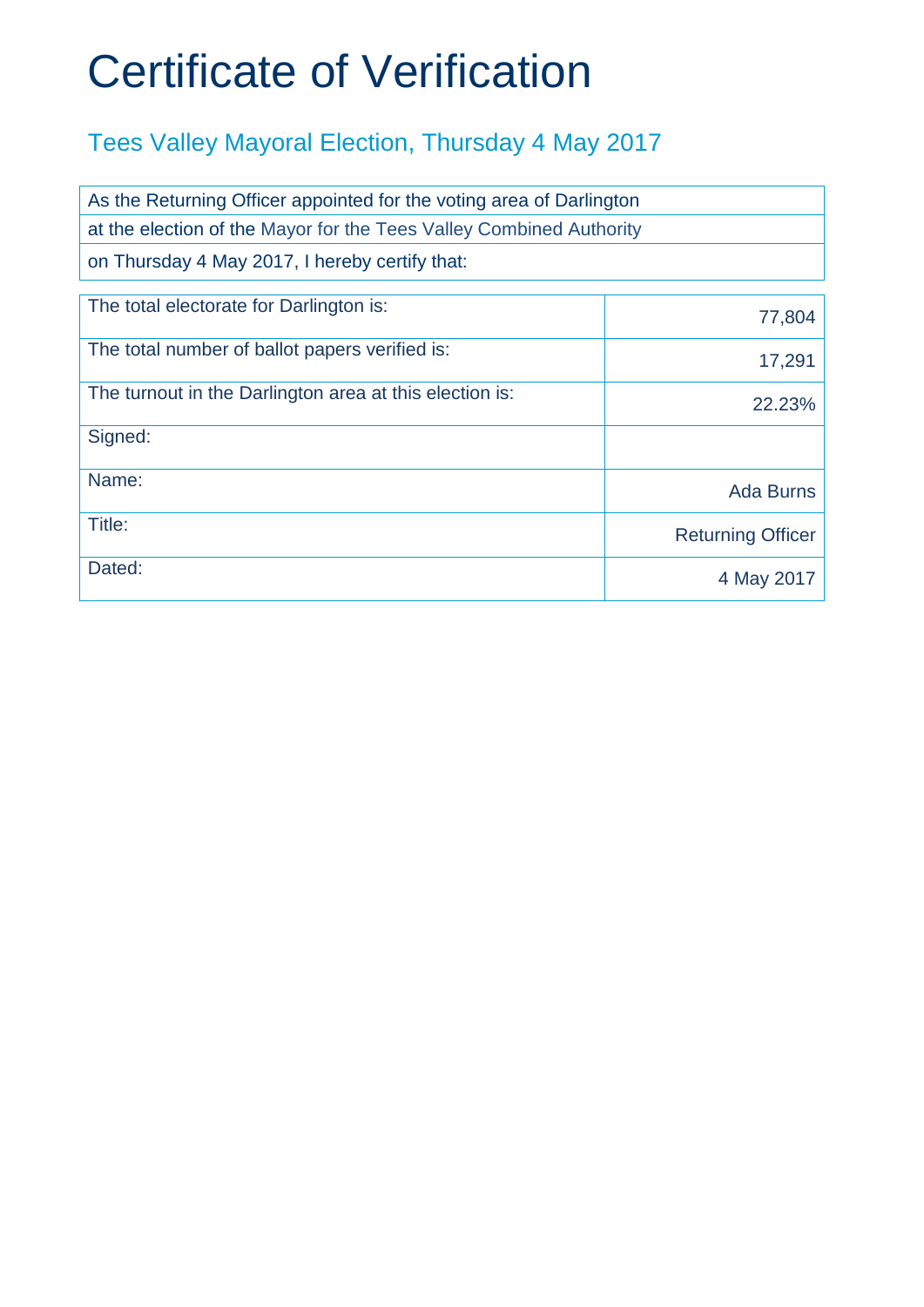| As the Returning Officer appointed for the voting area of Hartlepool |                          |  |
|----------------------------------------------------------------------|--------------------------|--|
| at the election of the Mayor for the Tees Valley Combined Authority  |                          |  |
| on Thursday 4 May 2017, I hereby certify that:                       |                          |  |
| The total electorate for Hartlepool is:                              | 70,491                   |  |
| The total number of ballot papers verified is:                       | 12,488                   |  |
| The turnout in the Hartlepool area at this election is:              | 17.7%                    |  |
| Signed:                                                              |                          |  |
| Name:                                                                | <b>Peter Devlin</b>      |  |
| Title:                                                               | <b>Returning Officer</b> |  |
| Dated:                                                               | 4 May 2017               |  |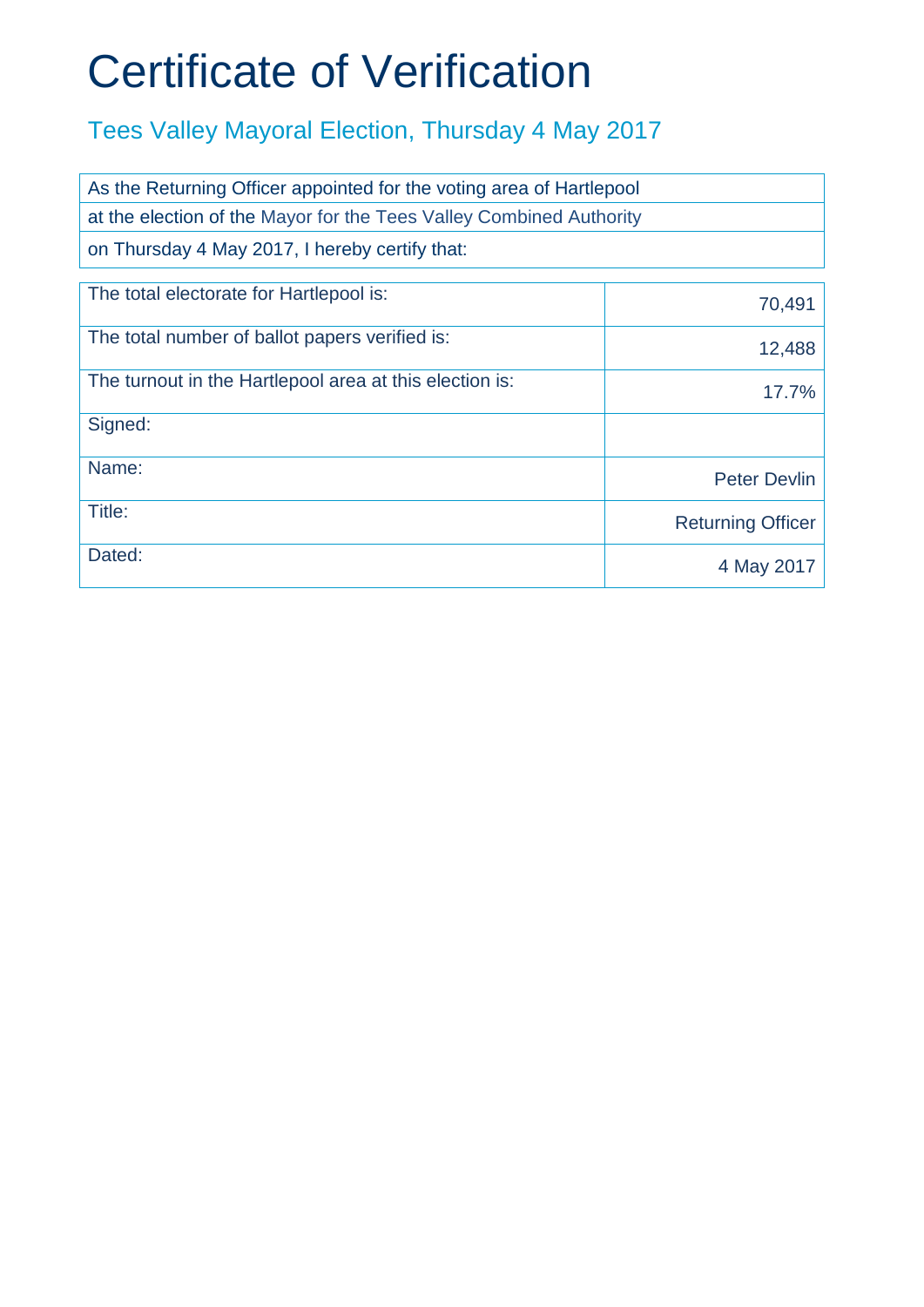| As the Returning Officer appointed for the voting area of Middlesbrough |                          |  |
|-------------------------------------------------------------------------|--------------------------|--|
| at the election of the Mayor for the Tees Valley Combined Authority     |                          |  |
| on Thursday 4 May 2017, I hereby certify that:                          |                          |  |
| The total electorate for Middlesbrough is:                              | 94,544                   |  |
| The total number of ballot papers verified is:                          | 18,091                   |  |
| The turnout in the Middlesbrough area at this election is:              | 19.14%                   |  |
| Signed:                                                                 |                          |  |
| Name:                                                                   | <b>Bryn Roberts</b>      |  |
| Title:                                                                  | <b>Returning Officer</b> |  |
| Dated:                                                                  | 4 May 2017               |  |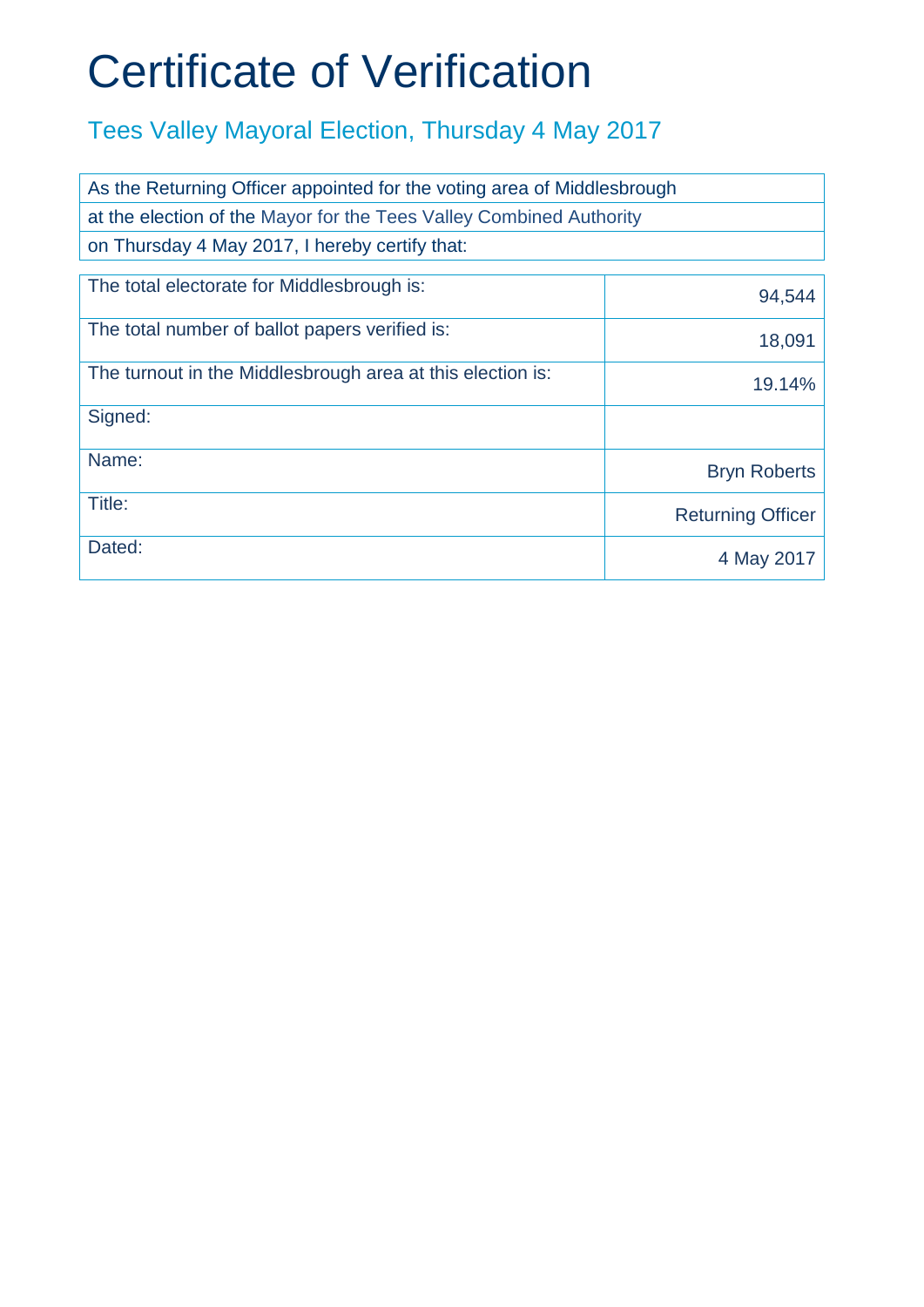| As the Returning Officer appointed for the voting area of Redcar & Cleveland |                                           |
|------------------------------------------------------------------------------|-------------------------------------------|
| at the election of the Mayor for the Tees Valley Combined Authority          |                                           |
| on Thursday 4 May 2017, I hereby certify that:                               |                                           |
| The total electorate for Redcar & Cleveland is:                              | 103,721                                   |
| The total number of ballot papers verified is:                               | 21,633                                    |
| The turnout in the Redcar & Cleveland area at this election is:              | 20.86%                                    |
| Signed:                                                                      |                                           |
| Name:                                                                        | <b>Steve Newton</b>                       |
| Title:                                                                       | <b>Deputy Returning</b><br><b>Officer</b> |
| Dated:                                                                       | 4 May 2017                                |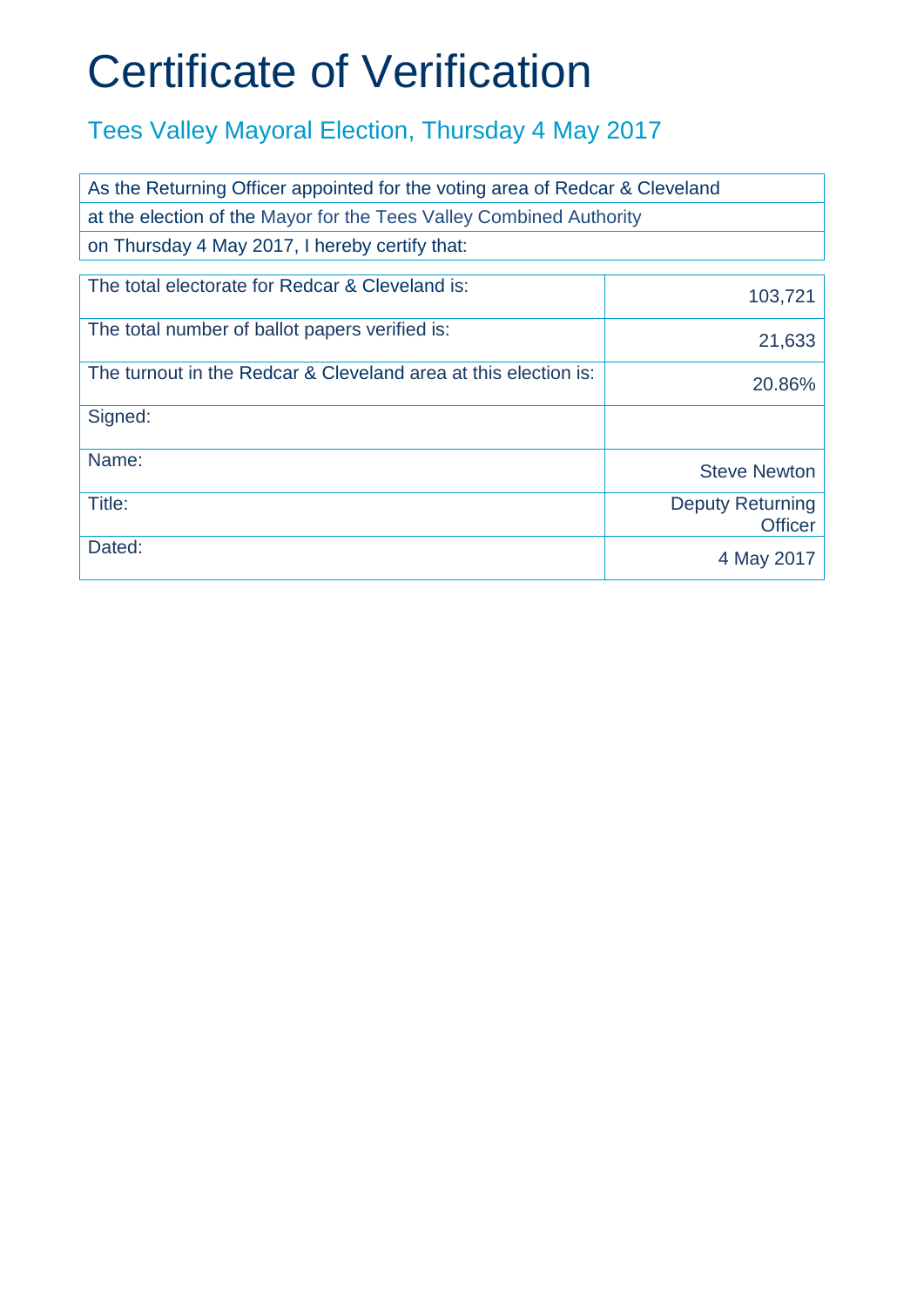| As the Combined Authority Returning Officer appointed for the                  |                                                       |
|--------------------------------------------------------------------------------|-------------------------------------------------------|
| election of the Mayor for the Tees Valley Combined Authority                   |                                                       |
| on Thursday 4 May 2017, I hereby certify that:                                 |                                                       |
| The total electorate for Tees Valley Combined Authority area<br>is:            | 486,964                                               |
| The total number of ballot papers verified is:                                 | 103,767                                               |
| The turnout in the Tees Valley Combined Authority area at<br>this election is: | 21.31%                                                |
| Signed:                                                                        |                                                       |
| Name:                                                                          | David Bond                                            |
| Title:                                                                         | <b>Combined Authority</b><br><b>Returning Officer</b> |
| Dated:                                                                         | 4 May 2017                                            |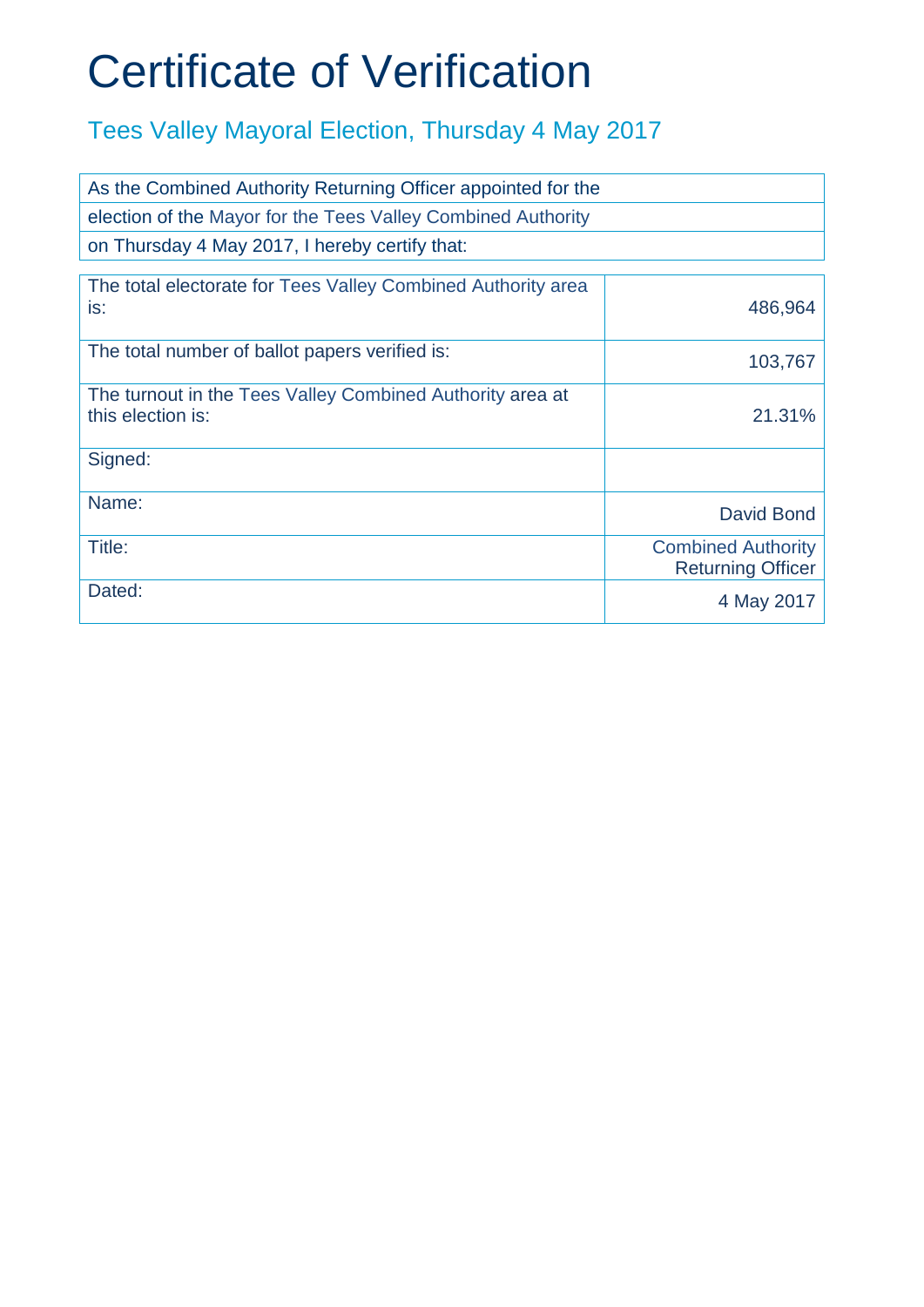#### Tees Valley Mayoral Election, Thursday 4 May 2017

As the Returning Officer appointed for the voting area of Stockton on Tees at the election for the Mayor for the Tees valley Combined Authority on Thursday 4 May 2017 I hereby give notice that:-

| The total number of ballot papers used was:           |                                                                                     |                               | 34,264 |
|-------------------------------------------------------|-------------------------------------------------------------------------------------|-------------------------------|--------|
| The total number of rejected ballot papers was:       |                                                                                     |                               | 451    |
| The total number of first preference votes given was: |                                                                                     |                               | 33,813 |
|                                                       | The total number of first preference votes given for each candidate was as follows: |                               |        |
| <b>Name</b>                                           | <b>Description</b>                                                                  | <b>First Preference Votes</b> |        |
|                                                       |                                                                                     |                               |        |
| Foote-Wood, Chris                                     | <b>Liberal Democrat</b>                                                             | 3,426                         |        |
|                                                       |                                                                                     |                               |        |
| Houchen, Ben                                          | <b>Conservative Party</b>                                                           | 16,112                        |        |
|                                                       | Candidate                                                                           |                               |        |
| Jeffrey, Susan Jennifer,                              | <b>Labour and Co-operative</b>                                                      | 12,043                        |        |
| commonly known as Sue                                 | Party                                                                               |                               |        |
| <b>Jeffrey</b>                                        |                                                                                     |                               |        |
| <b>Tennant, John David</b>                            | <b>UK Independence Party</b>                                                        | 2,232                         |        |
| Edward                                                | (UKIP)                                                                              |                               |        |

|   | The number of ballot papers rejected at the first count was as follows: |     |
|---|-------------------------------------------------------------------------|-----|
| a | Want of an official mark                                                |     |
| b | Voting for more than one candidate as to the first<br>preference vote   | 300 |
| C | Writing or mark by which the voter could be identified                  |     |
| d | Unmarked or void for uncertainty as to the first<br>preference vote     | 144 |
|   | <b>Total rejected</b>                                                   | 451 |

| Signed: | D.E. Bond                |
|---------|--------------------------|
| Name:   | David Bond               |
| Title:  | <b>Returning Officer</b> |
| Dated:  | 05.05.17                 |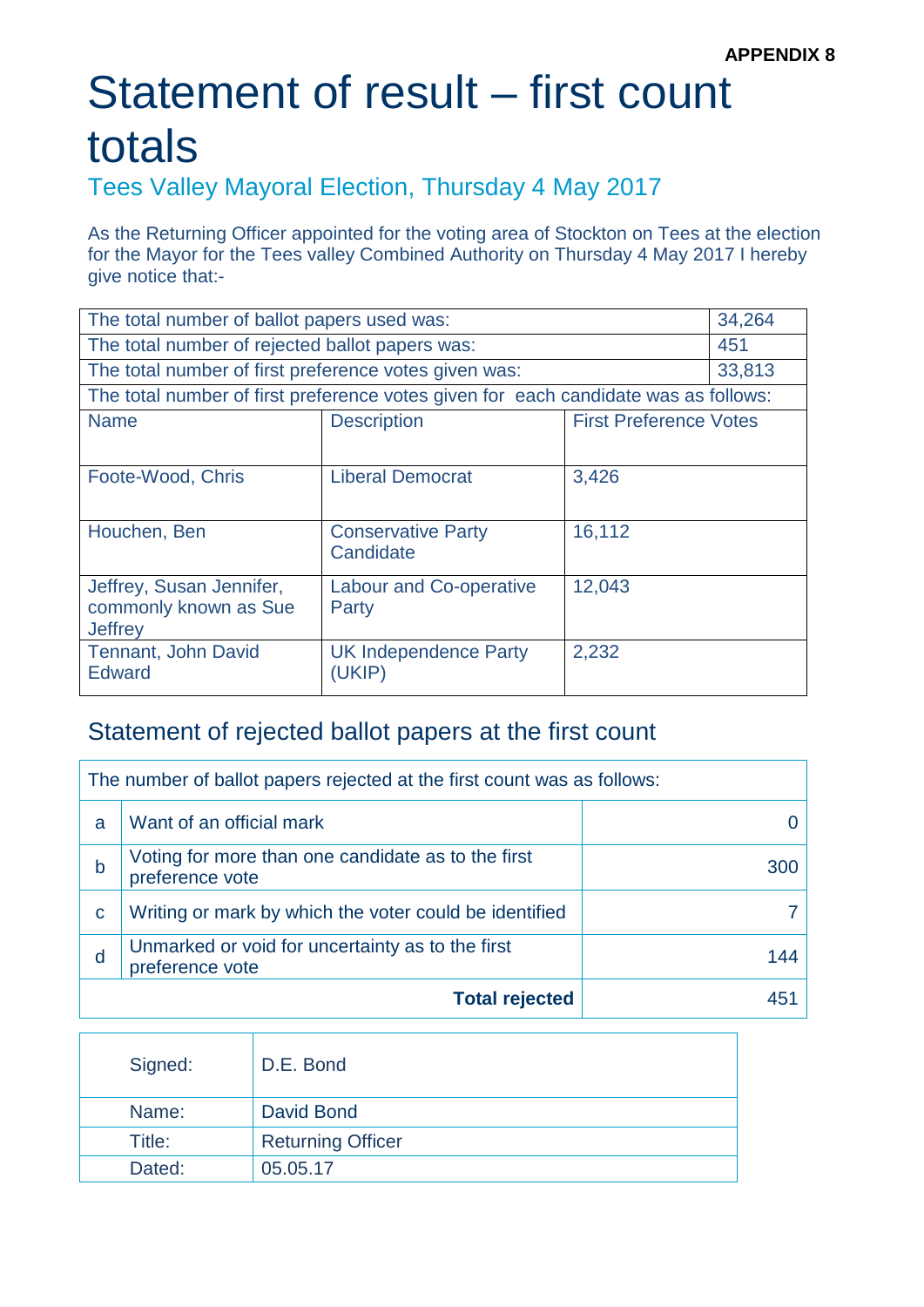Tees Valley Mayoral Election, Thursday 4 May 2017

On behalf of the Returning Officer appointed for the voting area of Darlington at the election for the Mayor for the Tees valley Combined Authority on Thursday 4 May 2017 I hereby give notice that:-

| The total number of ballot papers used was:<br>17,291 |                                                                                     |                               |        |
|-------------------------------------------------------|-------------------------------------------------------------------------------------|-------------------------------|--------|
| The total number of rejected ballot papers was:       |                                                                                     |                               | 232    |
| The total number of first preference votes given was: |                                                                                     |                               | 17,059 |
|                                                       | The total number of first preference votes given for each candidate was as follows: |                               |        |
| <b>Name</b>                                           | <b>Description</b>                                                                  | <b>First Preference Votes</b> |        |
|                                                       |                                                                                     |                               |        |
| Foote-Wood, Chris                                     | <b>Liberal Democrat</b>                                                             | 3,395                         |        |
|                                                       |                                                                                     |                               |        |
| Houchen, Ben                                          | <b>Conservative Party</b>                                                           | 7,155                         |        |
|                                                       | Candidate                                                                           |                               |        |
| Jeffrey, Susan Jennifer,                              | <b>Labour and Co-operative</b>                                                      | 5,571                         |        |
| commonly known as Sue<br>Jeffrey                      | Party                                                                               |                               |        |
| <b>Tennant, John David</b>                            | <b>UK Independence Party</b>                                                        | 938                           |        |
| <b>Edward</b>                                         | (UKIP)                                                                              |                               |        |

| The number of ballot papers rejected at the first count was as follows: |                                                                       |     |
|-------------------------------------------------------------------------|-----------------------------------------------------------------------|-----|
| a                                                                       | Want of an official mark                                              |     |
| b                                                                       | Voting for more than one candidate as to the first<br>preference vote | 123 |
| C                                                                       | Writing or mark by which the voter could be identified                |     |
| d                                                                       | Unmarked or void for uncertainty as to the first<br>preference vote   | 107 |
|                                                                         | <b>Total rejected</b>                                                 | 232 |

| Signed: | Ada Burns                |
|---------|--------------------------|
| Name:   | <b>Ada Burns</b>         |
| Title:  | <b>Returning Officer</b> |
| Dated:  | 05.05.17                 |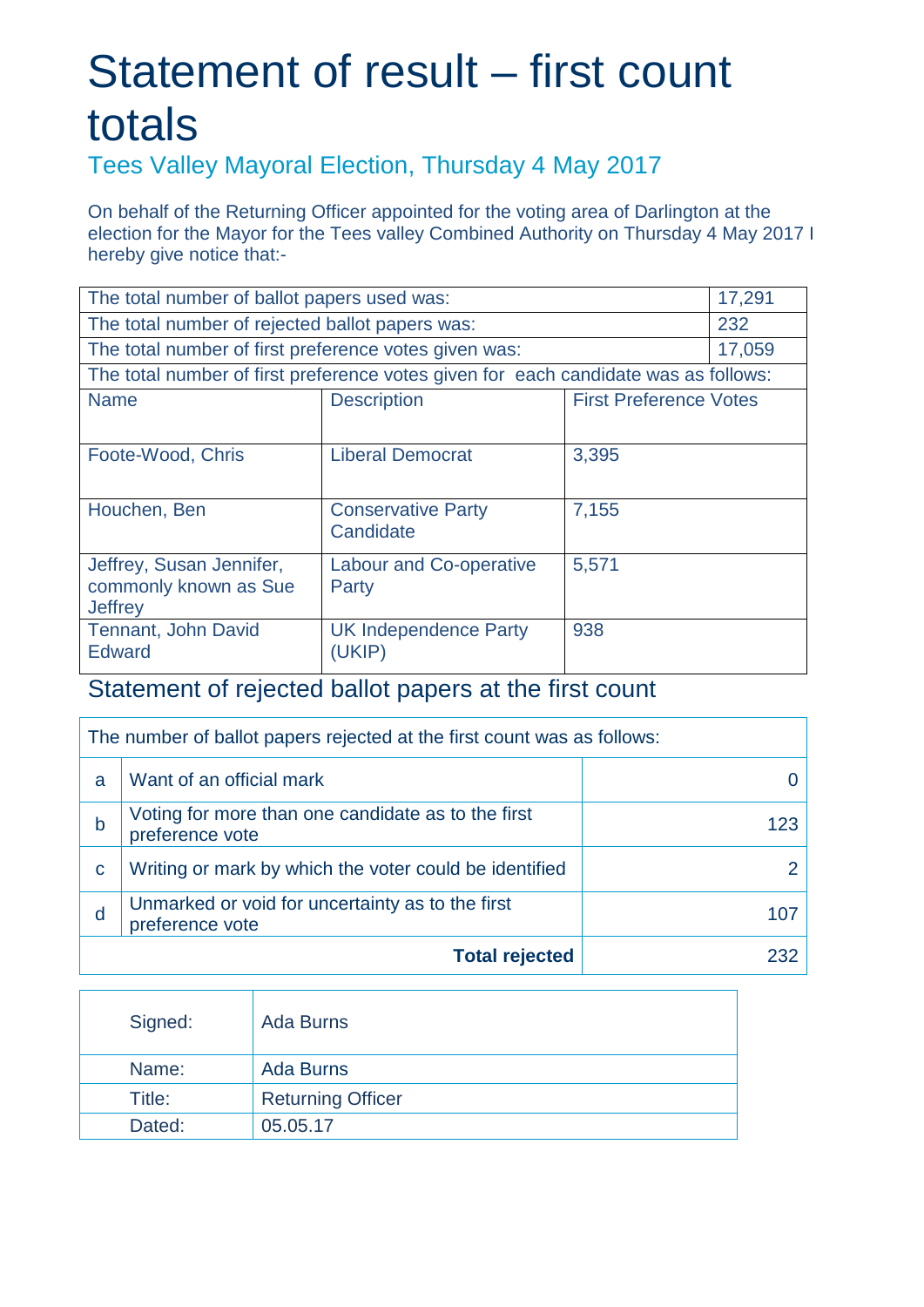Tees Valley Mayoral Election, Thursday 4 May 2017

On behalf of the Returning Officer appointed for the voting area of Hartlepool at the election for the Mayor for the Tees valley Combined Authority on Thursday 4 May 2017 I hereby give notice that:-

| The total number of ballot papers used was:           |                                                                                     |                               |        |  |
|-------------------------------------------------------|-------------------------------------------------------------------------------------|-------------------------------|--------|--|
| The total number of rejected ballot papers was:       |                                                                                     |                               | 425    |  |
| The total number of first preference votes given was: |                                                                                     |                               | 12,063 |  |
|                                                       | The total number of first preference votes given for each candidate was as follows: |                               |        |  |
| <b>Name</b>                                           | <b>Description</b>                                                                  | <b>First Preference Votes</b> |        |  |
|                                                       |                                                                                     |                               |        |  |
| Foote-Wood, Chris                                     | <b>Liberal Democrat</b>                                                             | 1,102                         |        |  |
|                                                       |                                                                                     |                               |        |  |
| Houchen, Ben                                          | <b>Conservative Party</b>                                                           | 3,233                         |        |  |
|                                                       | Candidate                                                                           |                               |        |  |
| Jeffrey, Susan Jennifer,                              | <b>Labour and Co-operative</b>                                                      | 4,242                         |        |  |
| commonly known as Sue                                 | Party                                                                               |                               |        |  |
| <b>Jeffrey</b>                                        |                                                                                     |                               |        |  |
| Tennant, John David                                   | <b>UK Independence Party</b>                                                        | 3,486                         |        |  |
| <b>Edward</b>                                         | (UKIP)                                                                              |                               |        |  |

| The number of ballot papers rejected at the first count was as follows: |                                                                       |     |  |
|-------------------------------------------------------------------------|-----------------------------------------------------------------------|-----|--|
| a                                                                       | Want of an official mark                                              |     |  |
| b                                                                       | Voting for more than one candidate as to the first<br>preference vote | 126 |  |
| C                                                                       | Writing or mark by which the voter could be identified                |     |  |
| d                                                                       | Unmarked or void for uncertainty as to the first<br>preference vote   | 299 |  |
| <b>Total rejected</b><br>425                                            |                                                                       |     |  |

| Signed: | <b>Peter Devlin</b>      |
|---------|--------------------------|
| Name:   | <b>Peter Devlin</b>      |
| Title:  | <b>Returning Officer</b> |
| Dated:  | 05.05.17                 |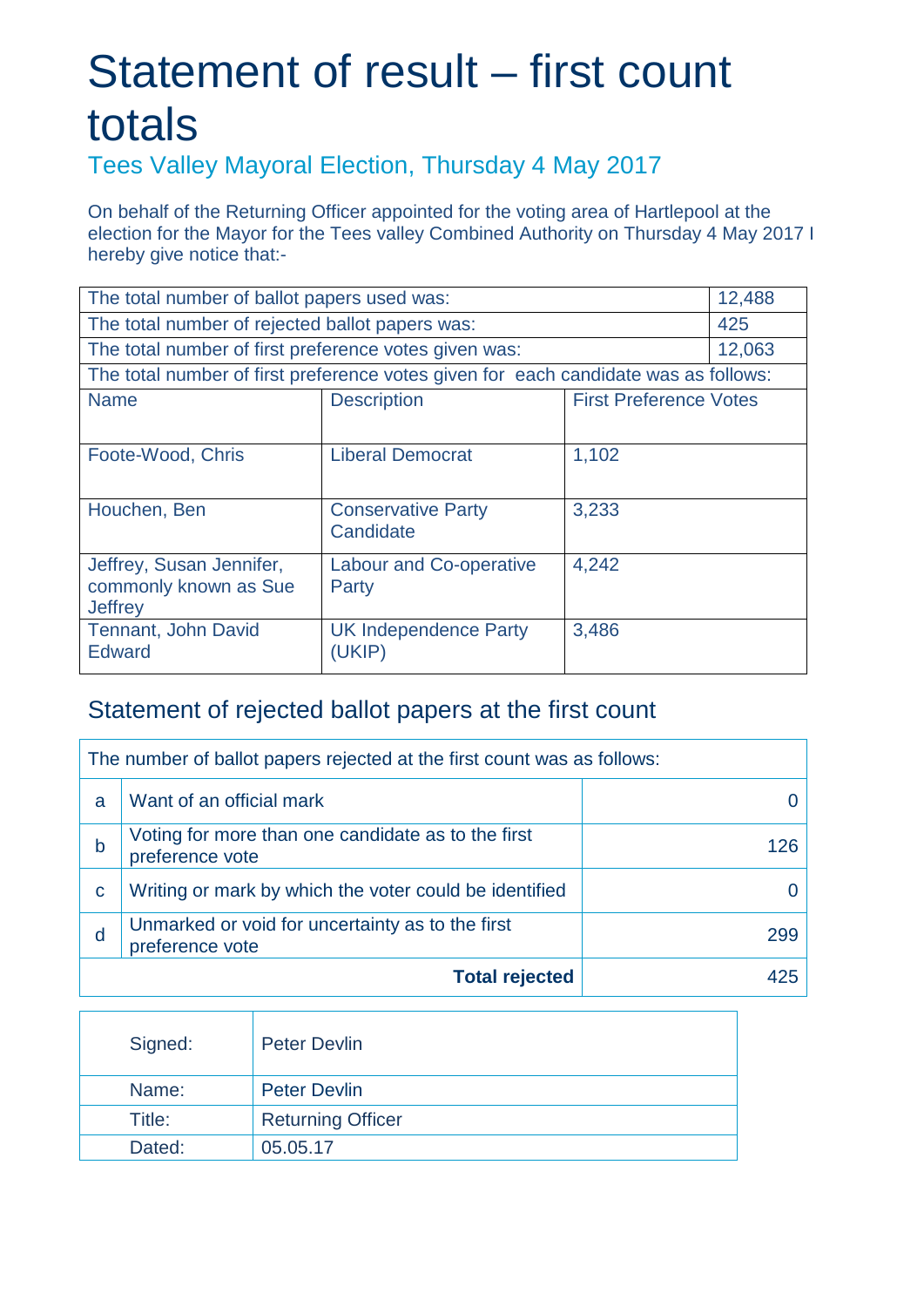Tees Valley Mayoral Election, Thursday 4 May 2017

On behalf of the Returning Officer appointed for the voting area of Middlesbrough at the election for the Mayor for the Tees valley Combined Authority on Thursday 4 May 2017 I hereby give notice that:-

| 18,091<br>The total number of ballot papers used was:        |                                                                                     |                               |        |  |
|--------------------------------------------------------------|-------------------------------------------------------------------------------------|-------------------------------|--------|--|
| The total number of rejected ballot papers was:              |                                                                                     |                               | 268    |  |
| The total number of first preference votes given was:        |                                                                                     |                               | 17,823 |  |
|                                                              | The total number of first preference votes given for each candidate was as follows: |                               |        |  |
| <b>Name</b>                                                  | <b>Description</b>                                                                  | <b>First Preference Votes</b> |        |  |
|                                                              |                                                                                     |                               |        |  |
| Foote-Wood, Chris                                            | <b>Liberal Democrat</b>                                                             | 1,887                         |        |  |
|                                                              |                                                                                     |                               |        |  |
| Houchen, Ben                                                 | <b>Conservative Party</b>                                                           | 6,223                         |        |  |
|                                                              | Candidate                                                                           |                               |        |  |
| Jeffrey, Susan Jennifer,                                     | <b>Labour and Co-operative</b>                                                      | 8,470                         |        |  |
| commonly known as Sue<br><b>Jeffrey</b>                      | Party                                                                               |                               |        |  |
| 1,243<br>Tennant, John David<br><b>UK Independence Party</b> |                                                                                     |                               |        |  |
| <b>Edward</b>                                                | (UKIP)                                                                              |                               |        |  |
|                                                              |                                                                                     |                               |        |  |

| The number of ballot papers rejected at the first count was as follows: |                                                                       |     |  |
|-------------------------------------------------------------------------|-----------------------------------------------------------------------|-----|--|
| a                                                                       | Want of an official mark                                              |     |  |
| b                                                                       | Voting for more than one candidate as to the first<br>preference vote | 179 |  |
| C                                                                       | Writing or mark by which the voter could be identified                |     |  |
| d                                                                       | Unmarked or void for uncertainty as to the first<br>preference vote   | 87  |  |
|                                                                         | <b>Total rejected</b>                                                 | 268 |  |

| Signed: | <b>Bryn Roberts</b>      |
|---------|--------------------------|
| Name:   | <b>Bryn Roberts</b>      |
| Title:  | <b>Returning Officer</b> |
| Dated:  | 05.05.17                 |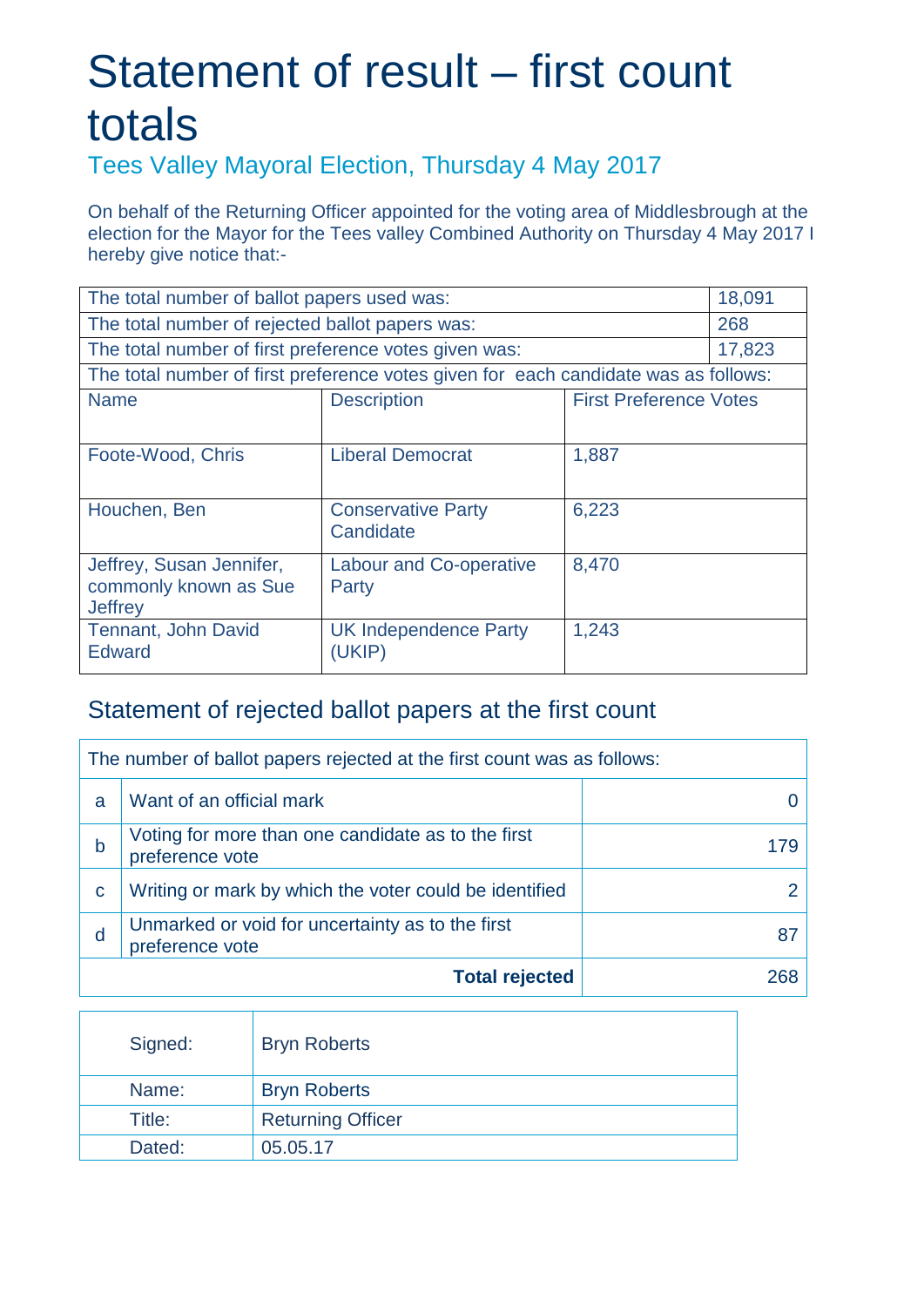Tees Valley Mayoral Election, Thursday 4 May 2017

On behalf of the Returning Officer appointed for the voting area of Redcar & Cleveland at the election for the Mayor for the Tees valley Combined Authority on Thursday 4 May 2017 I hereby give notice that:-

| The total number of ballot papers used was:<br>21,633 |                                                                                     |                               |        |
|-------------------------------------------------------|-------------------------------------------------------------------------------------|-------------------------------|--------|
| The total number of rejected ballot papers was:       |                                                                                     |                               | 291    |
| The total number of first preference votes given was: |                                                                                     |                               | 21,342 |
|                                                       | The total number of first preference votes given for each candidate was as follows: |                               |        |
| <b>Name</b>                                           | <b>Description</b>                                                                  | <b>First Preference Votes</b> |        |
|                                                       |                                                                                     |                               |        |
| Foote-Wood, Chris                                     | <b>Liberal Democrat</b>                                                             | 2,740                         |        |
|                                                       |                                                                                     |                               |        |
| Houchen, Ben                                          | <b>Conservative Party</b>                                                           | 7,555                         |        |
|                                                       | Candidate                                                                           |                               |        |
| Jeffrey, Susan Jennifer,                              | <b>Labour and Co-operative</b>                                                      | 9,471                         |        |
| commonly known as Sue<br><b>Jeffrey</b>               | Party                                                                               |                               |        |
| Tennant, John David                                   | 1,576<br><b>UK Independence Party</b>                                               |                               |        |
| <b>Edward</b>                                         | (UKIP)                                                                              |                               |        |

| The number of ballot papers rejected at the first count was as follows: |                                                                       |     |  |
|-------------------------------------------------------------------------|-----------------------------------------------------------------------|-----|--|
| a                                                                       | Want of an official mark                                              |     |  |
| b                                                                       | Voting for more than one candidate as to the first<br>preference vote | 181 |  |
| C                                                                       | Writing or mark by which the voter could be identified                |     |  |
| d                                                                       | Unmarked or void for uncertainty as to the first<br>preference vote   | 109 |  |
|                                                                         | <b>Total rejected</b>                                                 | 29  |  |

| Signed: | <b>Steve Newton</b>             |
|---------|---------------------------------|
| Name:   | <b>Steve Newton</b>             |
| Title:  | <b>Deputy Returning Officer</b> |
| Dated:  | 05.05.17                        |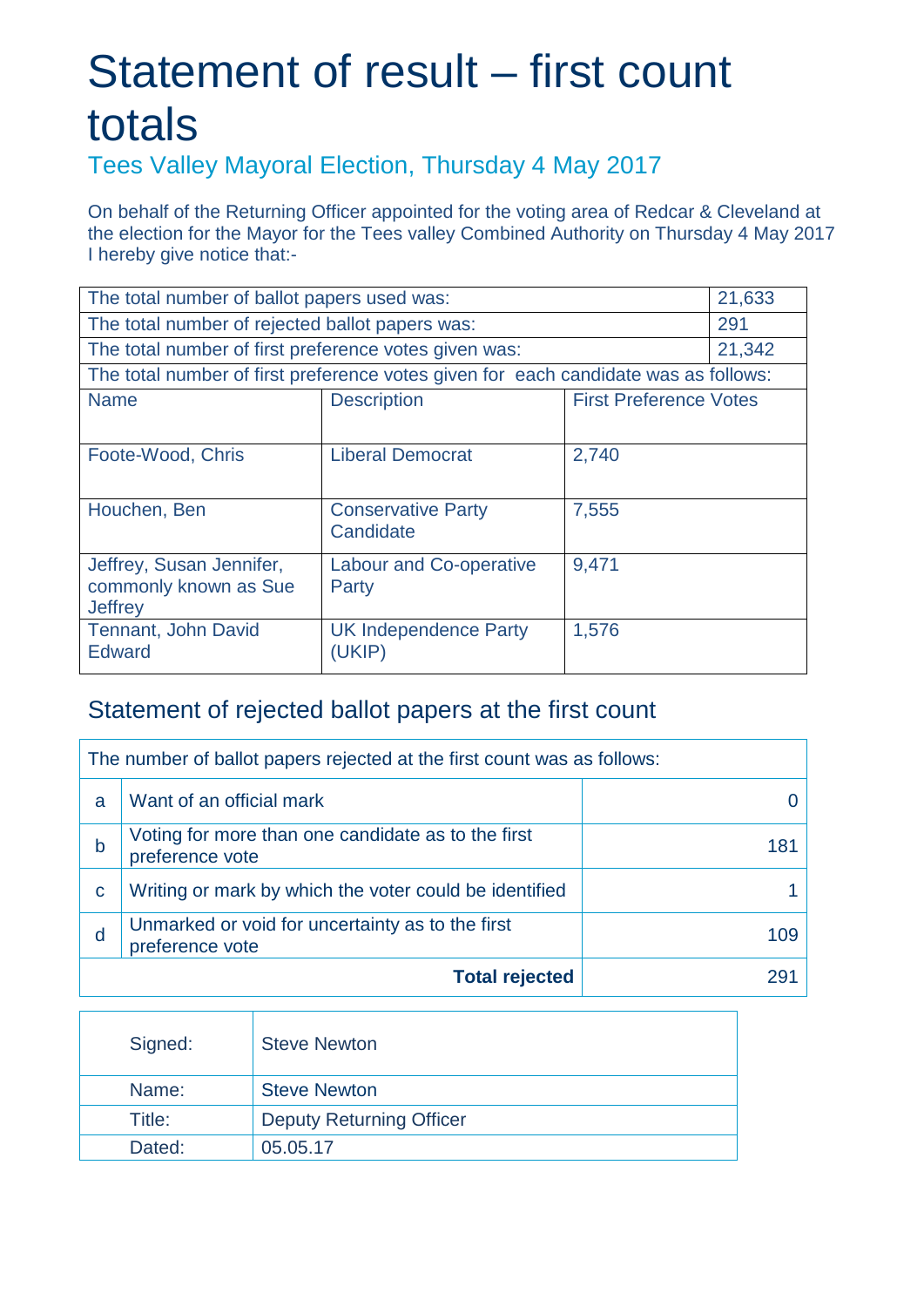Tees Valley Mayoral election, Thursday 4 May 2017

As Combined Authority Returning Officer appointed for the election for the Mayor for the Tees Valley Combined Authority

on Thursday 4 May 2017, I hereby certify that:

| The total number of first preference votes cast for each of the candidates was as follows:     |                                                                         |                                        |                                         |  |
|------------------------------------------------------------------------------------------------|-------------------------------------------------------------------------|----------------------------------------|-----------------------------------------|--|
| <b>Name</b>                                                                                    |                                                                         | <b>Description</b>                     | <b>First Preference</b><br><b>Votes</b> |  |
|                                                                                                | Foote-Wood, Chris                                                       | <b>Liberal Democrat</b>                |                                         |  |
|                                                                                                | Houchen, Ben                                                            | <b>Conservative Party</b><br>Candidate |                                         |  |
| Jeffrey, Susan Jennifer, commonly<br>Labour and Co-<br>known as Sue Jeffrey<br>operative Party |                                                                         |                                        |                                         |  |
| <b>Tennant, John David Edward</b><br><b>UK Independence</b><br>Party (UKIP)                    |                                                                         |                                        |                                         |  |
| The total number of first preference votes cast was                                            |                                                                         |                                        |                                         |  |
|                                                                                                | The number of ballot papers rejected at the first count was as follows: |                                        |                                         |  |
| a                                                                                              | Want of an official mark                                                |                                        |                                         |  |
| b                                                                                              | Voting for more than one candidate as to the first preference vote      |                                        |                                         |  |
| C<br>Writing or mark by which the voter could be identified                                    |                                                                         |                                        |                                         |  |
| d                                                                                              | Unmarked or void for uncertainty as to the first preference vote        |                                        |                                         |  |
|                                                                                                | Total rejected ballot papers at the first count                         |                                        |                                         |  |

The total number of ballot papers verified was:

The turnout in the Combined Authority Area at this election was:

As one of the candidates received more than 50% of all the first preference votes given in the election, that candidate can be declared as the person to be returned as the Combined Authority Mayor.

| <b>Description</b> |
|--------------------|
|                    |
|                    |

is duly elected as Mayor for the Tees Valley Combined Authority

| Signed:                              | D.E. Bond  |        |          |
|--------------------------------------|------------|--------|----------|
| Name:                                | David Bond |        |          |
| Combined Authority Returning Officer |            | Dated: | 05.05.17 |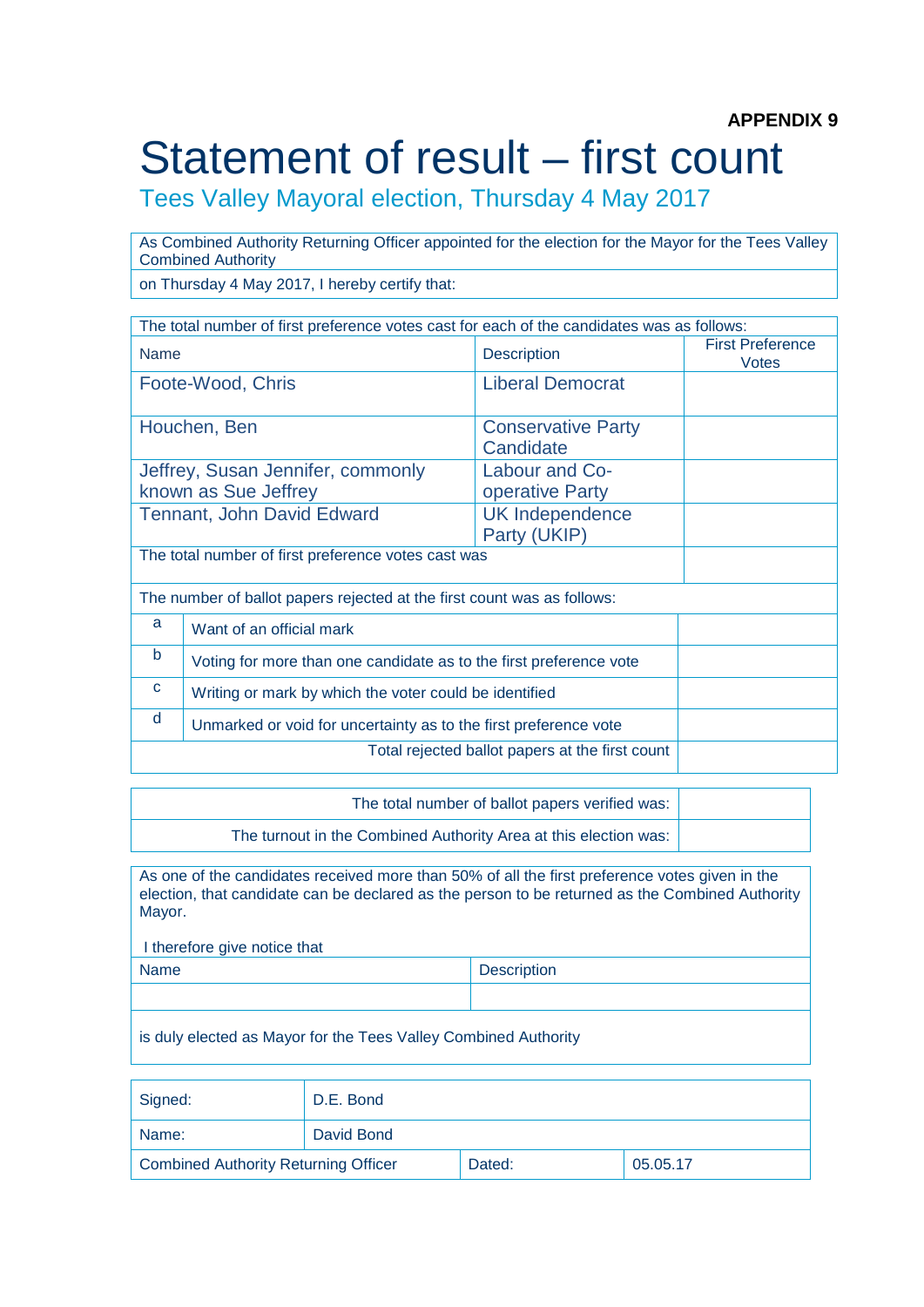#### **Appendix 10** Statement of result – first count

Tees Valley Mayoral election, Thursday 4 May 2017

As Combined Authority Returning Officer appointed for the election for the Mayor for the Tees Valley Combined Authority

on Thursday 4 May 2017, I hereby certify that:

| The total number of first preference votes cast for each of the candidates was as follows: |                                                                    |                                        |                                  |  |  |
|--------------------------------------------------------------------------------------------|--------------------------------------------------------------------|----------------------------------------|----------------------------------|--|--|
| <b>Name</b>                                                                                |                                                                    | <b>Description</b>                     | First preference<br><b>Votes</b> |  |  |
|                                                                                            |                                                                    |                                        |                                  |  |  |
|                                                                                            | Foote-Wood, Chris                                                  | <b>Liberal Democrat</b>                | 12,550                           |  |  |
|                                                                                            | Houchen, Ben                                                       | <b>Conservative Party</b><br>Candidate | 40,278                           |  |  |
|                                                                                            | Jeffrey, Susan Jennifer, commonly<br>known as Sue Jeffrey          | 39,797                                 |                                  |  |  |
|                                                                                            | <b>Tennant, John David Edward</b>                                  | 9,475                                  |                                  |  |  |
|                                                                                            | The total number of first preference votes cast was                | 102,100                                |                                  |  |  |
| The number of ballot papers rejected at the first count was as follows:                    |                                                                    |                                        |                                  |  |  |
| a                                                                                          | Want of an official mark                                           | $\Omega$                               |                                  |  |  |
| b                                                                                          | Voting for more than one candidate as to the first preference vote | 909                                    |                                  |  |  |
| C                                                                                          | Writing or mark by which the voter could be identified             | 12                                     |                                  |  |  |
| 746<br>d<br>Unmarked or void for uncertainty as to the first preference vote               |                                                                    |                                        |                                  |  |  |
|                                                                                            | Total rejected ballot papers at the first count                    | 1,667                                  |                                  |  |  |

| The total number of ballot papers verified was:                  | 103.767 |
|------------------------------------------------------------------|---------|
| The turnout in the Combined Authority Area at this election was: | 21.31%  |

As no candidate received more than 50% of the valid first preference votes each Returning Officer will now count the second preference votes for the candidates who remain in the contest.

The candidates who remain in the contest are: Name **Name Description** Houchen, Ben **Conservative Party Candidate** Jeffrey, Susan Jennifer, commonly known as Labour and Co-Operative Party

| Signed:                                     | DE Bond    |        |          |
|---------------------------------------------|------------|--------|----------|
| Name:                                       | David Bond |        |          |
| <b>Combined Authority Returning Officer</b> |            | Dated: | 05.05.17 |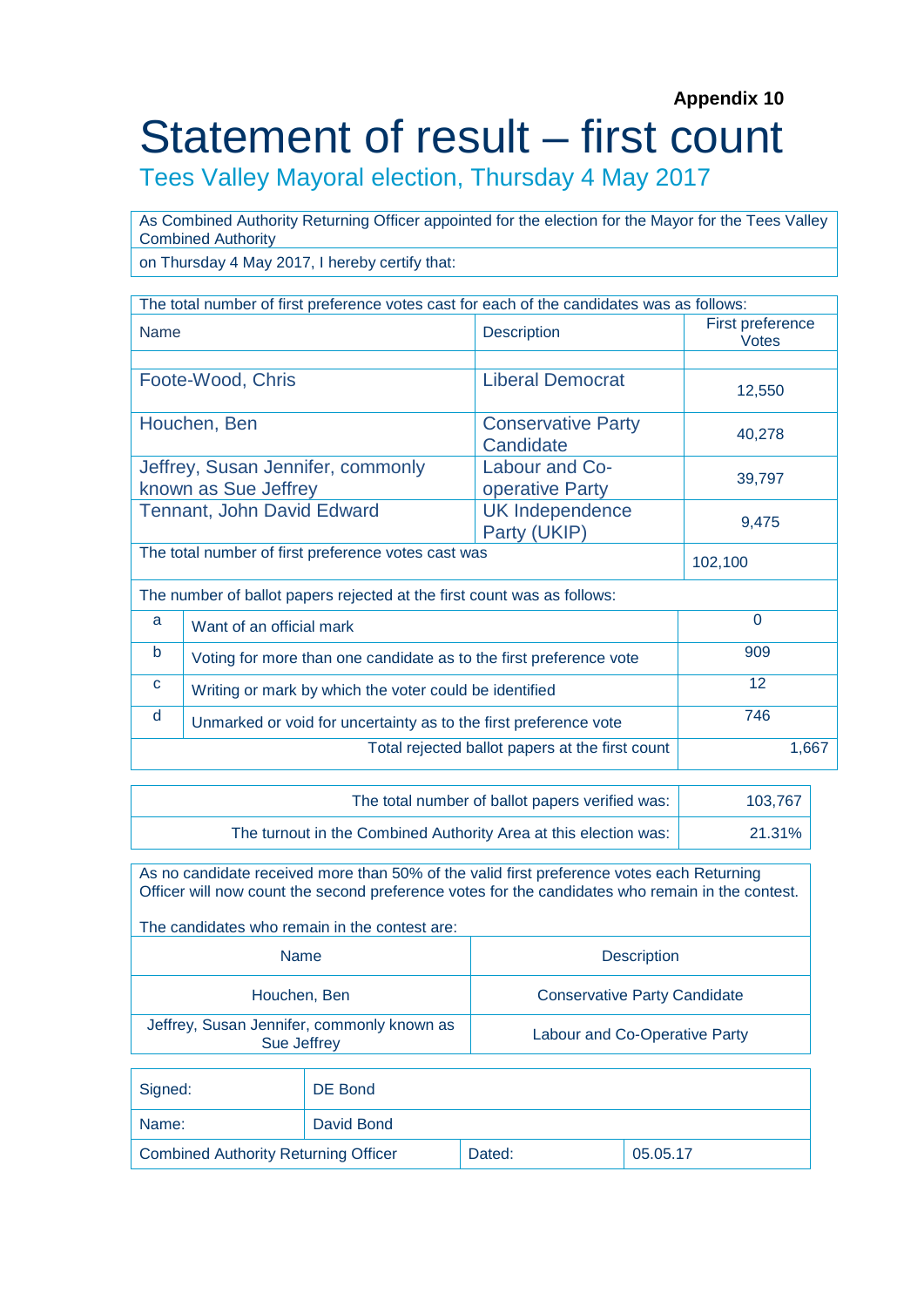Tees Valley Mayoral election, Thursday 4 May 2017

As the Returning Officer appointed for the voting area of Stockton on Tees at the election for the Mayor for the Tees Valley Combined Authority on Thursday 4 May 2017 I hereby give notice that:

| The total number of first preference votes given for each candidate was as |        |                                                   |                              |  |                                                                              |  |
|----------------------------------------------------------------------------|--------|---------------------------------------------------|------------------------------|--|------------------------------------------------------------------------------|--|
| follows:                                                                   |        |                                                   |                              |  |                                                                              |  |
| <b>Name</b>                                                                |        | <b>Description</b>                                |                              |  | <b>First Preference Votes</b>                                                |  |
| Foote-Wood, Chris                                                          |        | <b>Liberal Democrat</b>                           |                              |  | 3,426                                                                        |  |
| Houchen, Ben                                                               |        | <b>Conservative Party</b><br>Candidate            |                              |  | 16,112                                                                       |  |
| Jeffrey, Susan Jennifer,<br>commonly known as<br><b>Sue Jeffrey</b>        |        | <b>Labour and Co-operative</b><br>Party           |                              |  | 12,043                                                                       |  |
| Tennant, John David<br><b>Edward</b>                                       |        | (UKIP)                                            | <b>UK Independence Party</b> |  | 2,232                                                                        |  |
|                                                                            |        |                                                   |                              |  | The total number of second preference votes given for each of the candidates |  |
| remaining in the contest after the count of first preference votes was as  |        |                                                   |                              |  |                                                                              |  |
| follows:                                                                   |        |                                                   |                              |  |                                                                              |  |
| <b>Name</b>                                                                |        | <b>Description</b>                                |                              |  | <b>Second Preference</b><br><b>Votes</b>                                     |  |
| Houchen, Ben                                                               |        | <b>Conservative Party</b><br>Candidate            |                              |  | 2,147                                                                        |  |
| Jeffrey, Susan Jennifer,<br>commonly known as<br><b>Sue Jeffrey</b>        |        | <b>Labour and Co-operative</b><br>Party           |                              |  | 1,852                                                                        |  |
|                                                                            |        |                                                   |                              |  | The total number of votes given for each of those candidates was as follows: |  |
| <b>Name</b>                                                                |        | Second<br><b>First preferences</b><br>preferences |                              |  | <b>Total</b>                                                                 |  |
| Houchen, Ben                                                               | 16,112 |                                                   | 2,147                        |  | 18,259                                                                       |  |
| Jeffrey, Susan<br>Jennifer,<br>commonly<br>known as Sue<br><b>Jeffrey</b>  | 12,043 |                                                   | 1,852                        |  | 13,895                                                                       |  |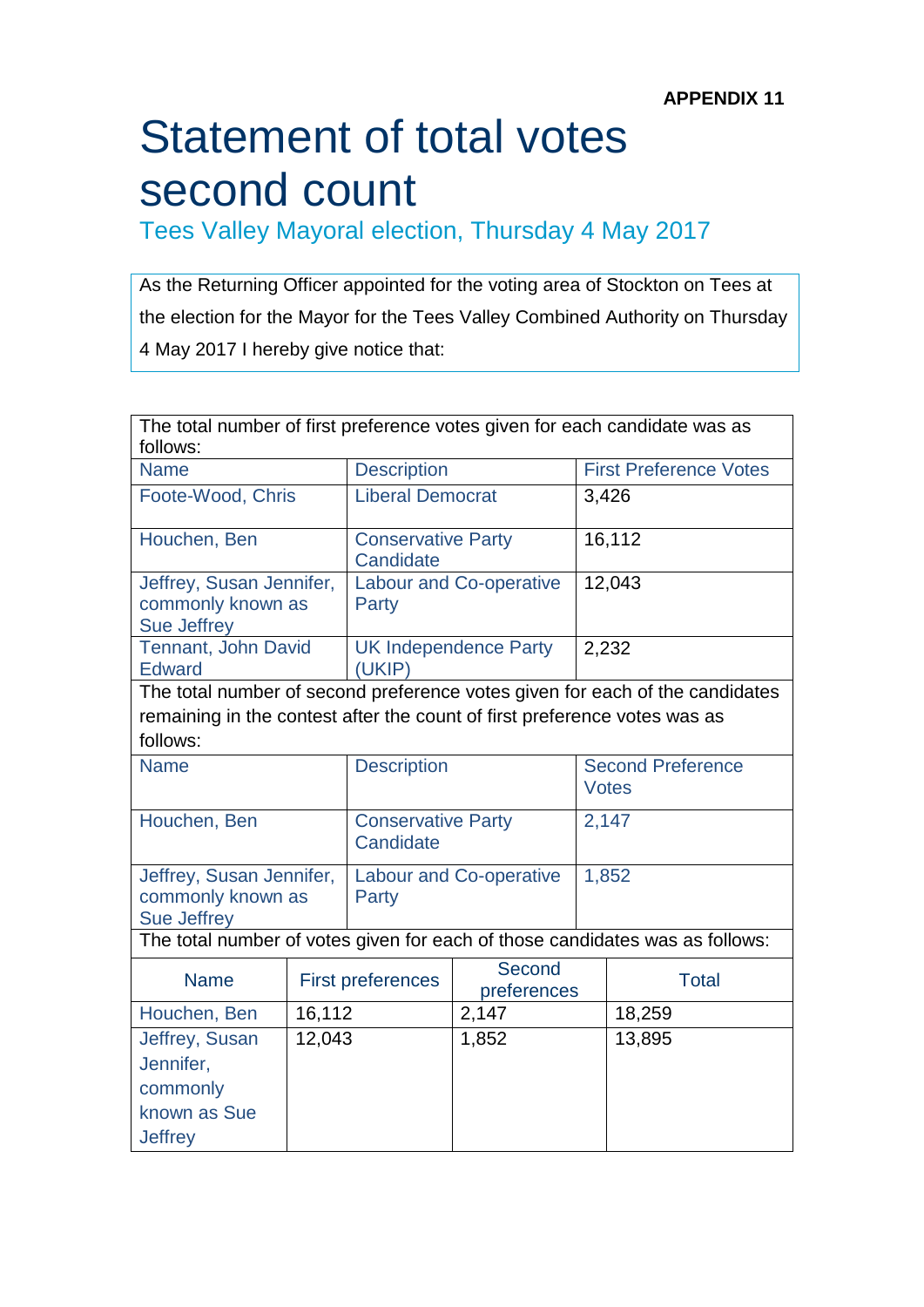|   | The number of ballot papers rejected at the second count was as follows: |  |  |  |  |
|---|--------------------------------------------------------------------------|--|--|--|--|
| a | Want of an official mark                                                 |  |  |  |  |
| b | Voting for more than one candidate as to the second<br>preference vote   |  |  |  |  |
| C | Writing or mark by which the voter could be identified                   |  |  |  |  |
| d | 650                                                                      |  |  |  |  |
|   | <b>Total rejected</b>                                                    |  |  |  |  |

| Signed: | D.E. Bond                |
|---------|--------------------------|
| Name:   | David Bond               |
| Title:  | <b>Returning Officer</b> |
| Dated:  | 05.05.17                 |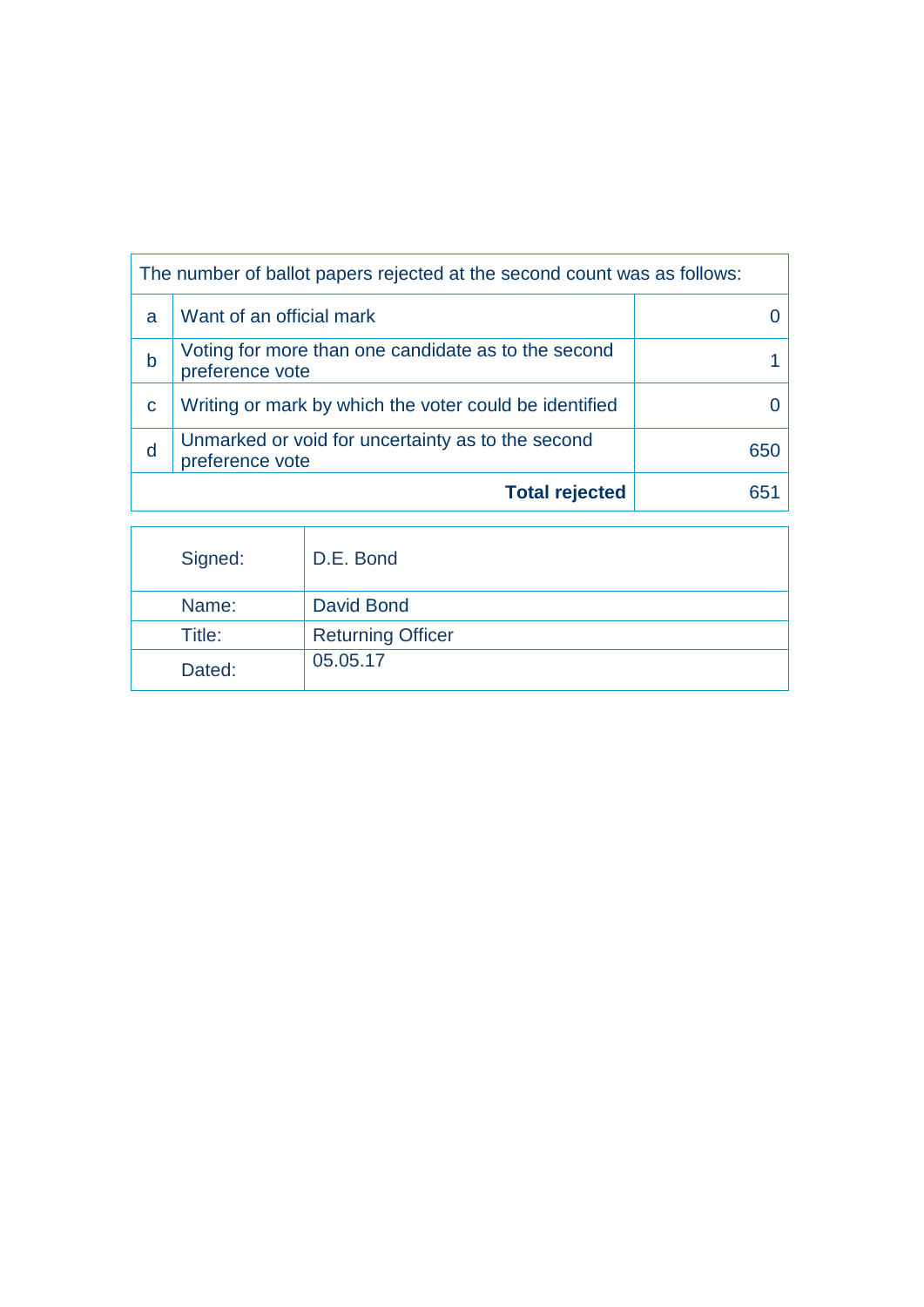Tees Valley Mayoral election, Thursday 4 May 2017

On behalf of the Returning Officer appointed for the voting area of Darlington at the election for the Mayor for the Tees Valley Combined Authority on Thursday 4 May 2017 I hereby give notice that:

| The total number of first preference votes given for each candidate was as<br>follows: |       |                                                   |                              |       |                                                                              |  |
|----------------------------------------------------------------------------------------|-------|---------------------------------------------------|------------------------------|-------|------------------------------------------------------------------------------|--|
| <b>Name</b>                                                                            |       | <b>Description</b>                                |                              |       | <b>First Preference Votes</b>                                                |  |
| Foote-Wood, Chris                                                                      |       | <b>Liberal Democrat</b>                           |                              |       | 3,395                                                                        |  |
| Houchen, Ben                                                                           |       | <b>Conservative Party</b><br>Candidate            |                              |       | 7,155                                                                        |  |
| Jeffrey, Susan Jennifer,<br>commonly known as<br><b>Sue Jeffrey</b>                    |       | <b>Labour and Co-operative</b><br>Party           |                              | 5,571 |                                                                              |  |
| Tennant, John David<br><b>Edward</b>                                                   |       | (UKIP)                                            | <b>UK Independence Party</b> | 938   |                                                                              |  |
|                                                                                        |       |                                                   |                              |       | The total number of second preference votes given for each of the candidates |  |
| remaining in the contest after the count of first preference votes was as              |       |                                                   |                              |       |                                                                              |  |
| follows:                                                                               |       |                                                   |                              |       |                                                                              |  |
| <b>Name</b>                                                                            |       | <b>Description</b>                                |                              |       | <b>Second Preference</b><br><b>Votes</b>                                     |  |
| Houchen, Ben                                                                           |       | <b>Conservative Party</b><br>Candidate            |                              |       | 1,708                                                                        |  |
| Jeffrey, Susan Jennifer,<br>commonly known as<br><b>Sue Jeffrey</b>                    |       | <b>Labour and Co-operative</b><br>Party           |                              |       | 1,343                                                                        |  |
|                                                                                        |       |                                                   |                              |       | The total number of votes given for each of those candidates was as follows: |  |
| <b>Name</b>                                                                            |       | Second<br><b>First preferences</b><br>preferences |                              |       | <b>Total</b>                                                                 |  |
| Houchen, Ben                                                                           | 7,155 |                                                   | 1,708                        |       | 8,863                                                                        |  |
| Jeffrey, Susan<br>Jennifer,<br>commonly<br>known as Sue<br><b>Jeffrey</b>              | 5,571 |                                                   | 1,343                        |       | 6,914                                                                        |  |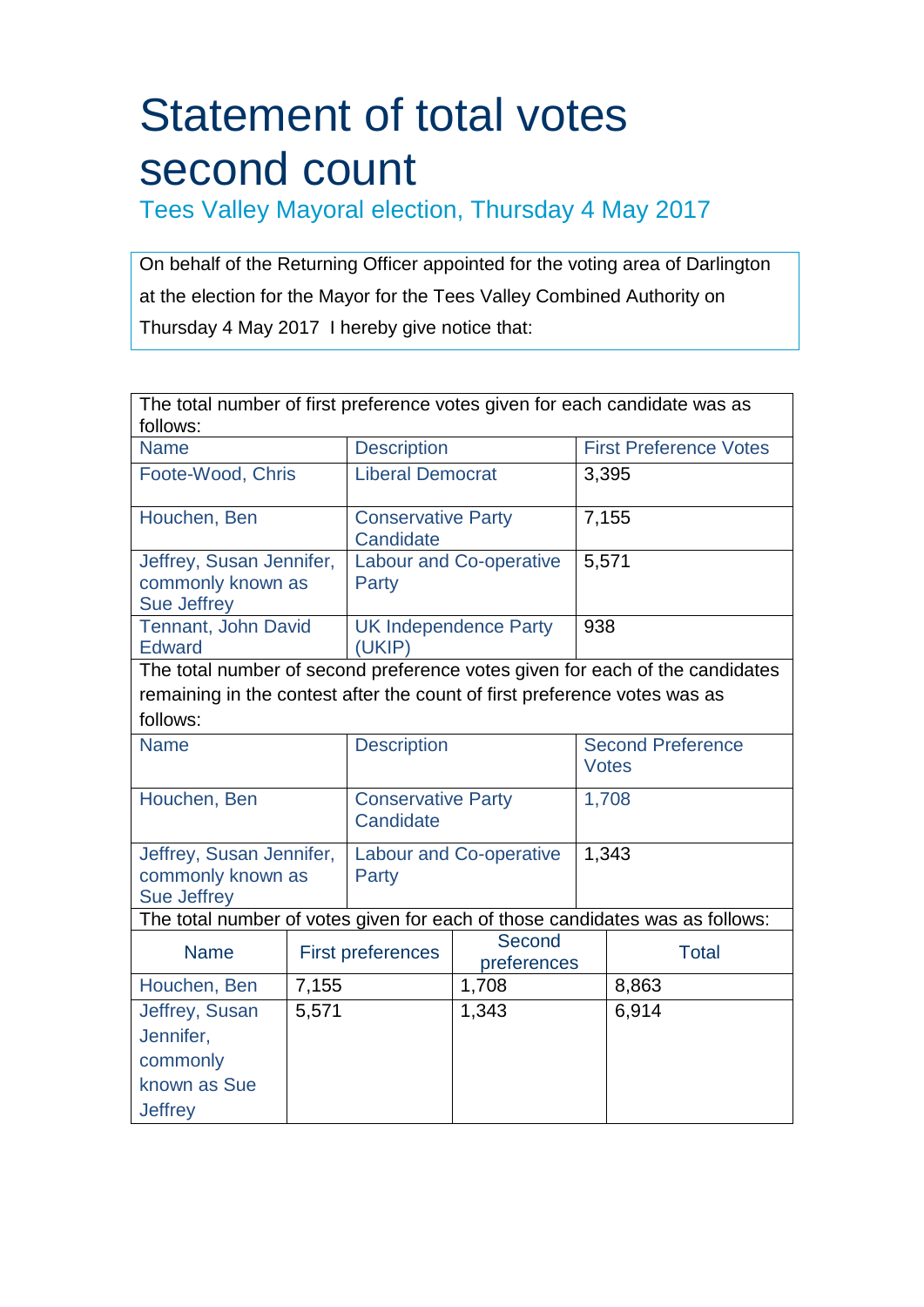| The number of ballot papers rejected at the second count was as follows: |                                                                        |     |  |  |
|--------------------------------------------------------------------------|------------------------------------------------------------------------|-----|--|--|
| a                                                                        | Want of an official mark                                               |     |  |  |
| b                                                                        | Voting for more than one candidate as to the second<br>preference vote |     |  |  |
| C                                                                        | Writing or mark by which the voter could be identified                 |     |  |  |
| d                                                                        | Unmarked or void for uncertainty as to the second<br>preference vote   | 591 |  |  |
|                                                                          | <b>Total rejected</b>                                                  | 592 |  |  |

| Signed: | <b>Ada Burns</b>         |
|---------|--------------------------|
| Name:   | <b>Ada Burns</b>         |
| Title:  | <b>Returning Officer</b> |
| Dated:  | 05.05.17                 |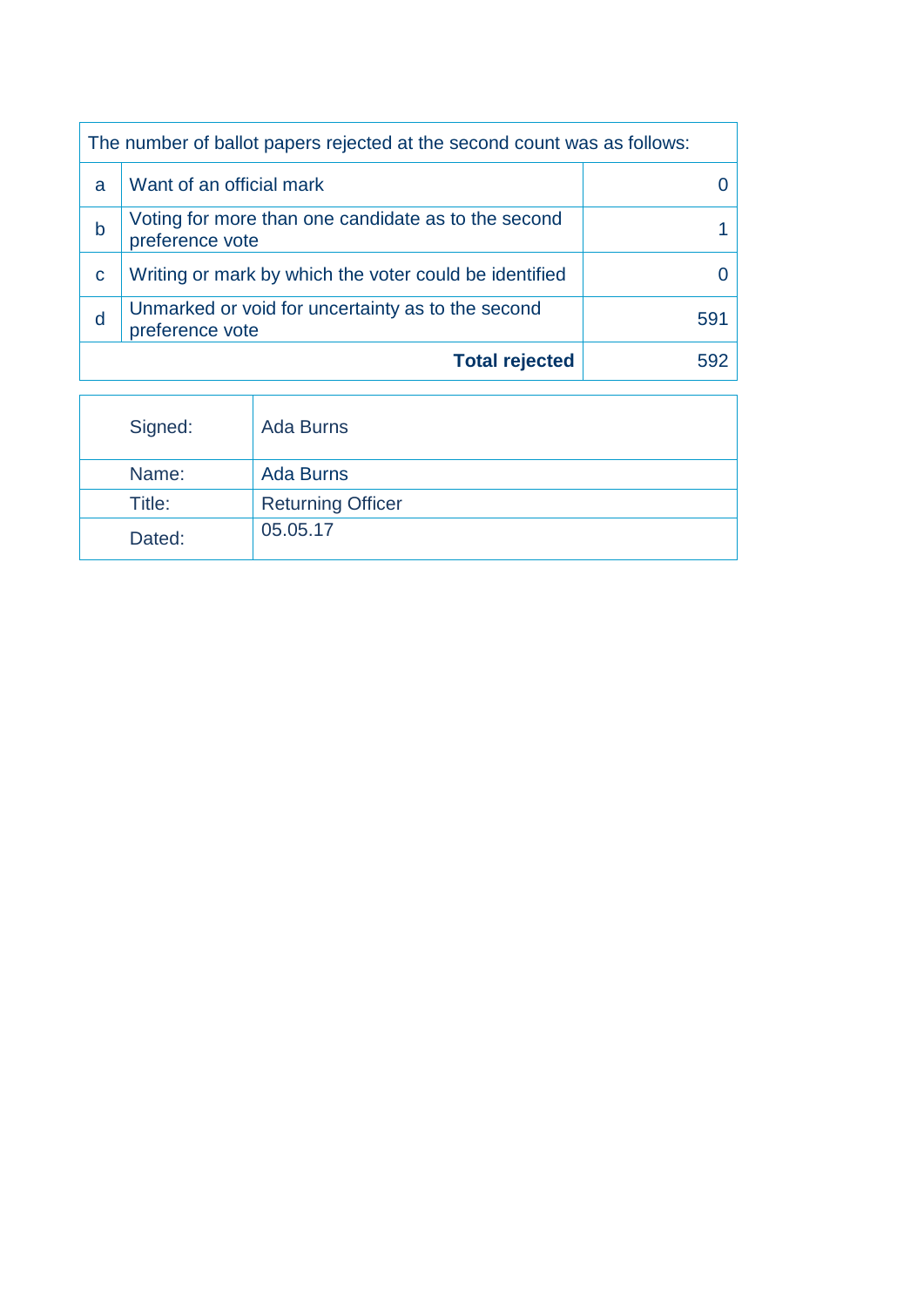Tees Valley Mayoral election, Thursday 4 May 2017

On behalf of the Returning Officer appointed for the voting area of Hartlepool at the election for the Mayor for the Tees Valley Combined Authority on Thursday 4 May 2017 I hereby give notice that:

| The total number of first preference votes given for each candidate was as         |       |                                                   |                              |       |                                                                              |  |
|------------------------------------------------------------------------------------|-------|---------------------------------------------------|------------------------------|-------|------------------------------------------------------------------------------|--|
| follows:                                                                           |       |                                                   |                              |       |                                                                              |  |
| <b>Name</b>                                                                        |       | <b>Description</b>                                |                              |       | <b>First Preference Votes</b>                                                |  |
| Foote-Wood, Chris                                                                  |       | <b>Liberal Democrat</b>                           |                              |       | 1,102                                                                        |  |
| Houchen, Ben                                                                       |       | <b>Conservative Party</b><br>Candidate            |                              |       | 3,233                                                                        |  |
| Jeffrey, Susan Jennifer,<br>commonly known as<br><b>Sue Jeffrey</b>                |       | <b>Labour and Co-operative</b><br>Party           |                              |       | 4,242                                                                        |  |
| Tennant, John David<br><b>Edward</b>                                               |       | (UKIP)                                            | <b>UK Independence Party</b> | 3,486 |                                                                              |  |
|                                                                                    |       |                                                   |                              |       | The total number of second preference votes given for each of the candidates |  |
| remaining in the contest after the count of first preference votes was as          |       |                                                   |                              |       |                                                                              |  |
| follows:                                                                           |       |                                                   |                              |       |                                                                              |  |
| <b>Name</b>                                                                        |       | <b>Description</b>                                |                              |       | <b>Second Preference</b><br><b>Votes</b>                                     |  |
| Houchen, Ben                                                                       |       | <b>Conservative Party</b><br>Candidate            |                              |       | 1,607                                                                        |  |
| Jeffrey, Susan Jennifer,<br>commonly known as<br><b>Sue Jeffrey</b>                |       | <b>Labour and Co-operative</b><br>Party           |                              |       | 1,250                                                                        |  |
|                                                                                    |       |                                                   |                              |       | The total number of votes given for each of those candidates was as follows: |  |
| <b>Name</b>                                                                        |       | Second<br><b>First preferences</b><br>preferences |                              |       | <b>Total</b>                                                                 |  |
| Houchen, Ben                                                                       | 3,233 |                                                   | 1,607                        |       | 4,840                                                                        |  |
| Jeffrey, Susan<br>4,242<br>Jennifer,<br>commonly<br>known as Sue<br><b>Jeffrey</b> |       |                                                   | 1,250                        |       | 5,492                                                                        |  |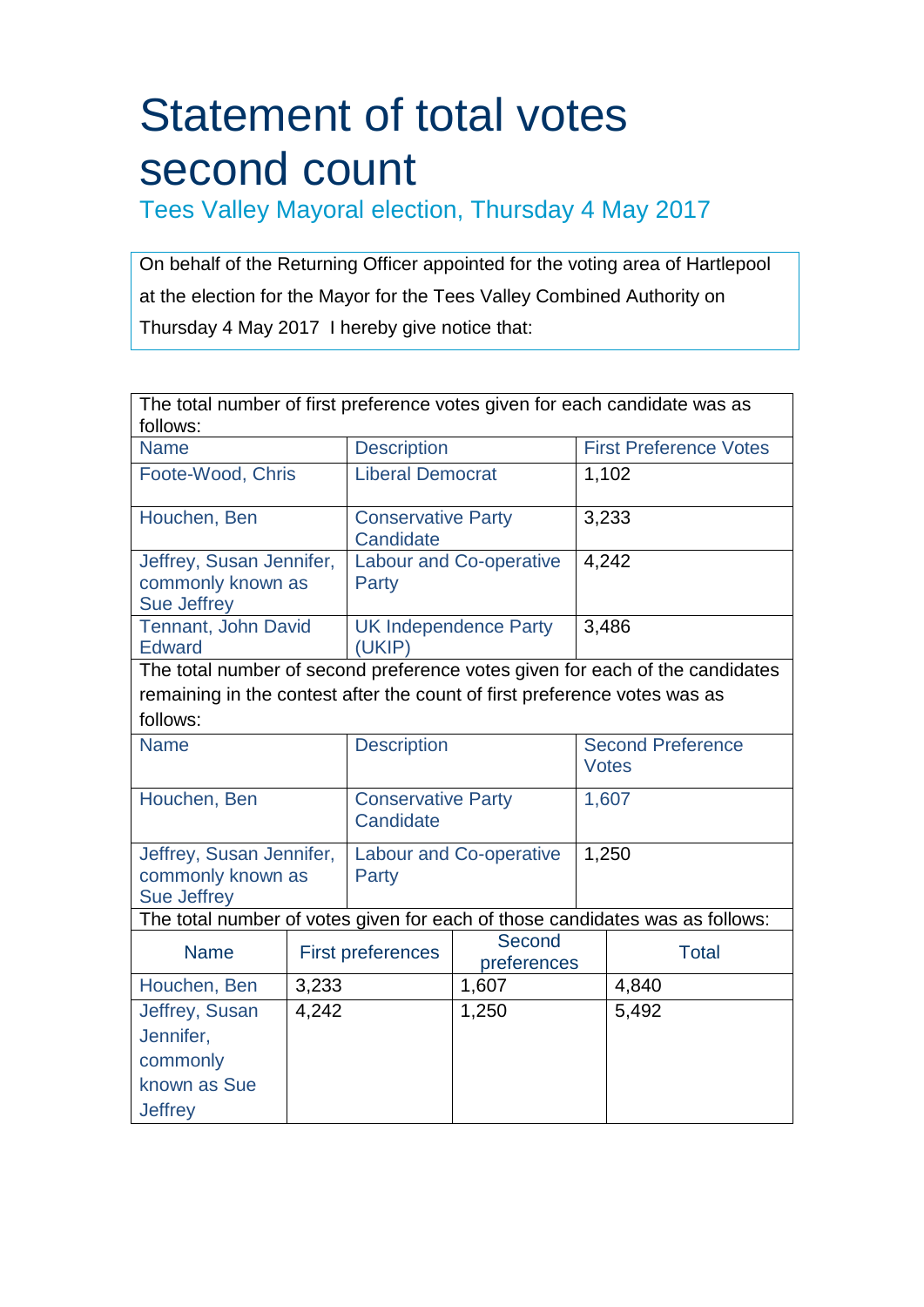|   | The number of ballot papers rejected at the second count was as follows:    |  |  |  |  |
|---|-----------------------------------------------------------------------------|--|--|--|--|
| a | Want of an official mark                                                    |  |  |  |  |
| h | Voting for more than one candidate as to the second<br>preference vote      |  |  |  |  |
| C | Writing or mark by which the voter could be identified                      |  |  |  |  |
| d | Unmarked or void for uncertainty as to the second<br>723<br>preference vote |  |  |  |  |
|   | <b>Total rejected</b>                                                       |  |  |  |  |

| Signed: | <b>Peter Devlin</b>      |
|---------|--------------------------|
| Name:   | <b>Peter Devlin</b>      |
| Title:  | <b>Returning Officer</b> |
| Dated:  | 05.05.17                 |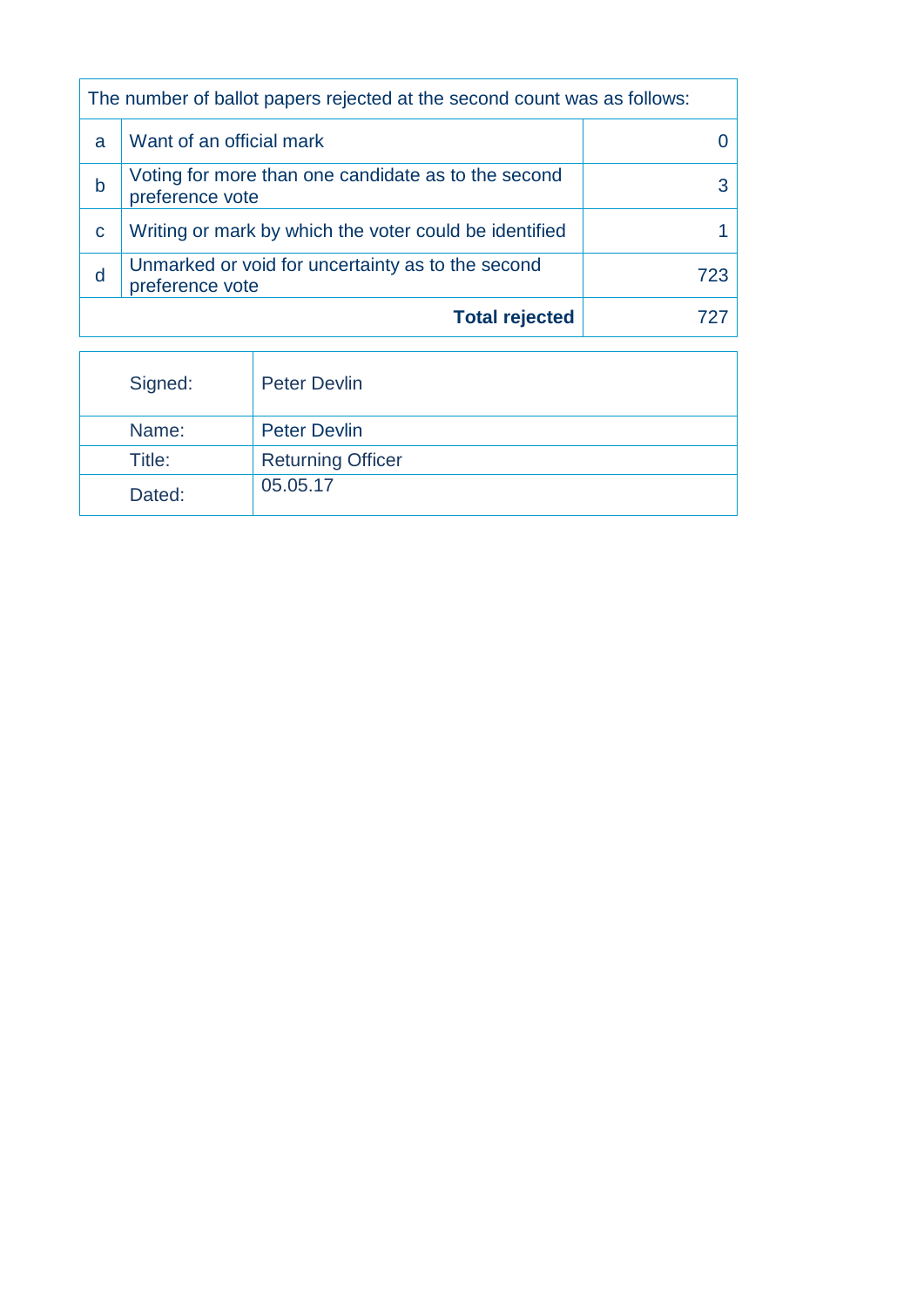Tees Valley Mayoral election, Thursday 4 May 2017

On behalf of the Returning Officer appointed for the voting area of Middlesbrough at the election for the Mayor for the Tees Valley Combined Authority on Thursday 4 May 2017 I hereby give notice that:

|                                                                     |                                         | The total number of first preference votes given for each candidate was as<br>follows: |                                                                                             |                                                                                                                                                                                                                                                                                            |  |  |
|---------------------------------------------------------------------|-----------------------------------------|----------------------------------------------------------------------------------------|---------------------------------------------------------------------------------------------|--------------------------------------------------------------------------------------------------------------------------------------------------------------------------------------------------------------------------------------------------------------------------------------------|--|--|
| <b>Description</b><br><b>Name</b>                                   |                                         |                                                                                        |                                                                                             | <b>First Preference Votes</b>                                                                                                                                                                                                                                                              |  |  |
| Foote-Wood, Chris                                                   | <b>Liberal Democrat</b>                 |                                                                                        |                                                                                             | 1,887                                                                                                                                                                                                                                                                                      |  |  |
|                                                                     | <b>Conservative Party</b><br>Candidate  |                                                                                        |                                                                                             | 6,223                                                                                                                                                                                                                                                                                      |  |  |
| Jeffrey, Susan Jennifer,<br>commonly known as                       | <b>Labour and Co-operative</b><br>Party |                                                                                        |                                                                                             |                                                                                                                                                                                                                                                                                            |  |  |
| Tennant, John David                                                 | (UKIP)                                  |                                                                                        |                                                                                             |                                                                                                                                                                                                                                                                                            |  |  |
|                                                                     |                                         |                                                                                        |                                                                                             |                                                                                                                                                                                                                                                                                            |  |  |
|                                                                     |                                         |                                                                                        |                                                                                             |                                                                                                                                                                                                                                                                                            |  |  |
|                                                                     |                                         |                                                                                        |                                                                                             |                                                                                                                                                                                                                                                                                            |  |  |
|                                                                     | <b>Description</b>                      |                                                                                        |                                                                                             | <b>Second Preference</b><br><b>Votes</b>                                                                                                                                                                                                                                                   |  |  |
| Houchen, Ben                                                        |                                         | Candidate                                                                              |                                                                                             |                                                                                                                                                                                                                                                                                            |  |  |
| Jeffrey, Susan Jennifer,<br>commonly known as<br><b>Sue Jeffrey</b> |                                         |                                                                                        |                                                                                             |                                                                                                                                                                                                                                                                                            |  |  |
|                                                                     |                                         |                                                                                        |                                                                                             |                                                                                                                                                                                                                                                                                            |  |  |
|                                                                     |                                         | Second                                                                                 |                                                                                             | <b>Total</b>                                                                                                                                                                                                                                                                               |  |  |
| 6,223                                                               |                                         | 1,210                                                                                  |                                                                                             | 7,433                                                                                                                                                                                                                                                                                      |  |  |
| 8,470                                                               |                                         | 969                                                                                    |                                                                                             | 9,439                                                                                                                                                                                                                                                                                      |  |  |
|                                                                     |                                         | Party<br><b>First preferences</b>                                                      | <b>UK Independence Party</b><br><b>Conservative Party</b><br><b>Labour and Co-operative</b> | 8,470<br>1,243<br>The total number of second preference votes given for each of the candidates<br>remaining in the contest after the count of first preference votes was as<br>1,210<br>969<br>The total number of votes given for each of those candidates was as follows:<br>preferences |  |  |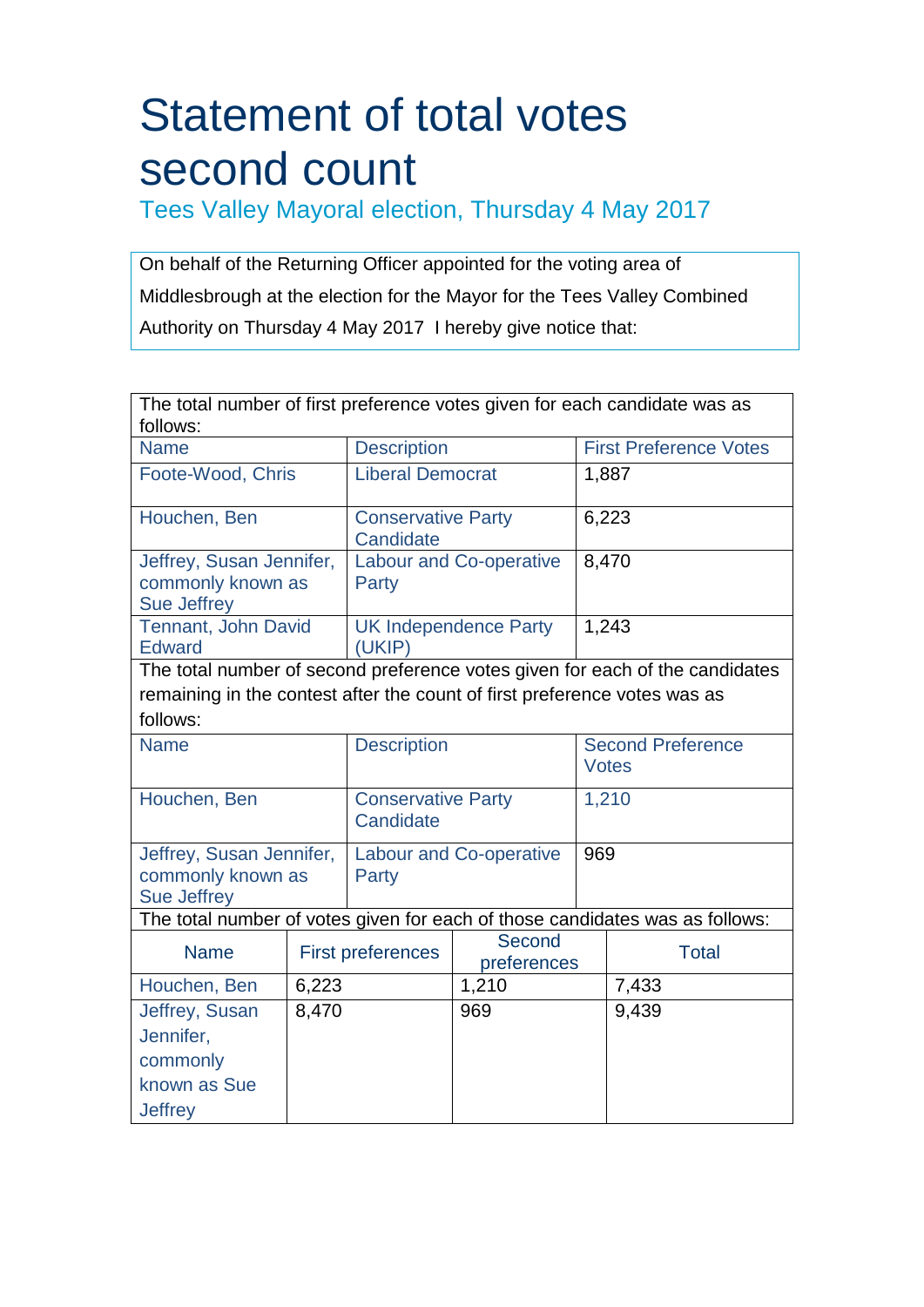|   | The number of ballot papers rejected at the second count was as follows: |     |  |
|---|--------------------------------------------------------------------------|-----|--|
| a | Want of an official mark                                                 |     |  |
| b | Voting for more than one candidate as to the second<br>preference vote   |     |  |
| C | Writing or mark by which the voter could be identified                   |     |  |
| d | Unmarked or void for uncertainty as to the second<br>preference vote     | 370 |  |
|   | <b>Total rejected</b>                                                    |     |  |

| Signed: | <b>Bryn Roberts</b>      |
|---------|--------------------------|
| Name:   | <b>Bryn Roberts</b>      |
| Title:  | <b>Returning Officer</b> |
| Dated:  | 05.05.17                 |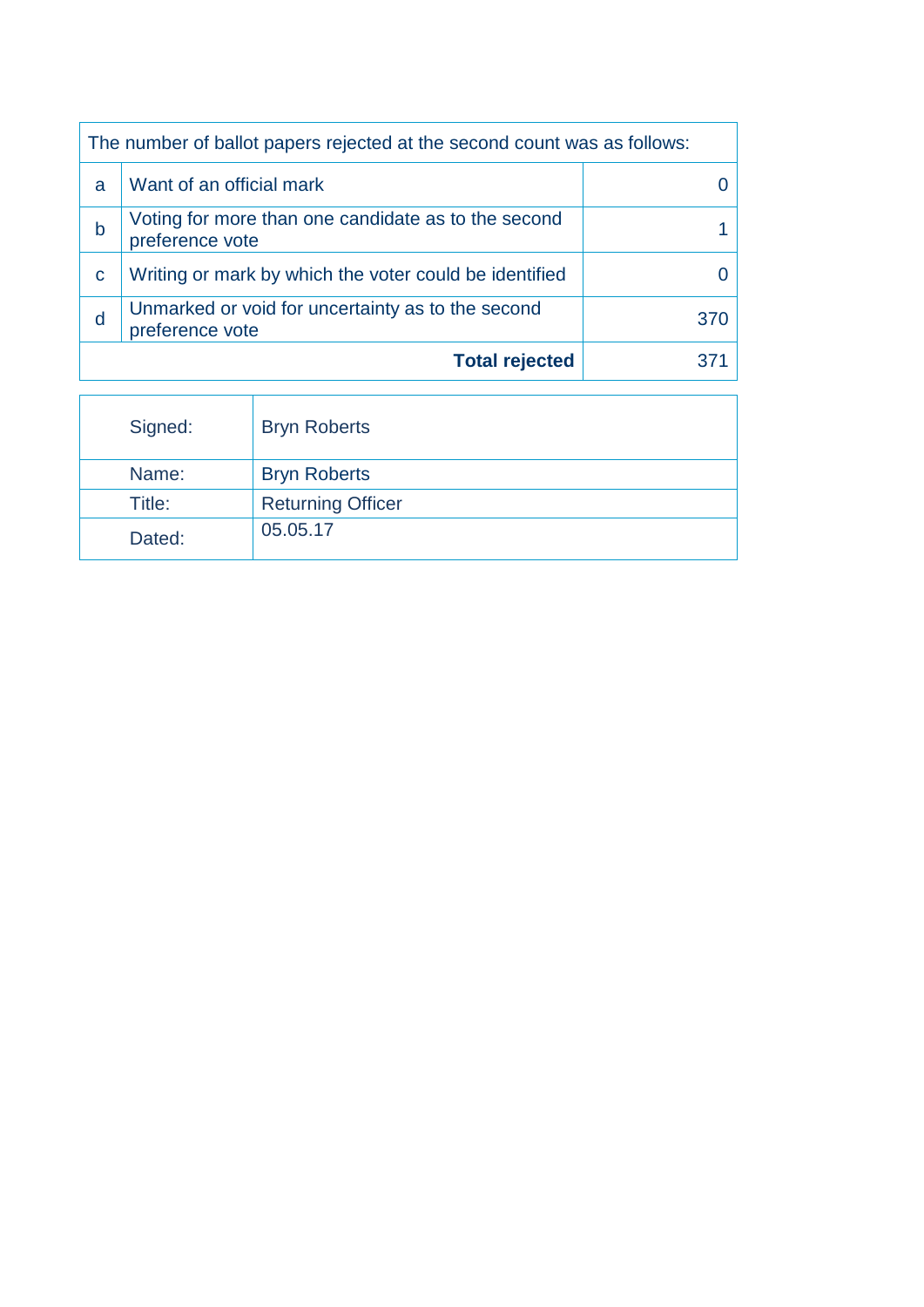Tees Valley Mayoral election, Thursday 4 May 2017

On behalf of the Returning Officer appointed for the voting area of Redcar & Cleveland at the election for the Mayor for the Tees Valley Combined Authority on Thursday 4 May 2017 I hereby give notice that:

| The total number of first preference votes given for each candidate was as |       |                                         |                              |  |                                                                              |  |
|----------------------------------------------------------------------------|-------|-----------------------------------------|------------------------------|--|------------------------------------------------------------------------------|--|
| follows:                                                                   |       |                                         |                              |  |                                                                              |  |
| <b>Name</b>                                                                |       | <b>Description</b>                      |                              |  | <b>First Preference Votes</b>                                                |  |
| Foote-Wood, Chris                                                          |       | Liberal Democrat                        |                              |  | 2,740                                                                        |  |
| Houchen, Ben                                                               |       | <b>Conservative Party</b><br>Candidate  |                              |  | 7,555                                                                        |  |
| Jeffrey, Susan Jennifer,<br>commonly known as<br><b>Sue Jeffrey</b>        |       | <b>Labour and Co-operative</b><br>Party |                              |  | 9,471                                                                        |  |
| Tennant, John David<br><b>Edward</b>                                       |       | (UKIP)                                  | <b>UK</b> Independence Party |  | 1,576                                                                        |  |
|                                                                            |       |                                         |                              |  | The total number of second preference votes given for each of the candidates |  |
| remaining in the contest after the count of first preference votes was as  |       |                                         |                              |  |                                                                              |  |
| follows:                                                                   |       |                                         |                              |  |                                                                              |  |
| <b>Name</b>                                                                |       | <b>Description</b>                      |                              |  | <b>Second Preference</b><br><b>Votes</b>                                     |  |
| Houchen, Ben                                                               |       | <b>Conservative Party</b><br>Candidate  |                              |  | 1,628                                                                        |  |
| Jeffrey, Susan Jennifer,<br>commonly known as<br><b>Sue Jeffrey</b>        |       | <b>Labour and Co-operative</b><br>Party |                              |  | 1,189                                                                        |  |
|                                                                            |       |                                         |                              |  | The total number of votes given for each of those candidates was as follows: |  |
|                                                                            |       |                                         |                              |  |                                                                              |  |
| <b>Name</b>                                                                |       | <b>First preferences</b>                | Second<br>preferences        |  | <b>Total</b>                                                                 |  |
| Houchen, Ben                                                               | 7,555 |                                         | 1,628                        |  | 9,183                                                                        |  |
| Jeffrey, Susan<br>Jennifer,<br>commonly                                    | 9,471 |                                         | 1,189                        |  | 10,660                                                                       |  |
| known as Sue<br><b>Jeffrey</b>                                             |       |                                         |                              |  |                                                                              |  |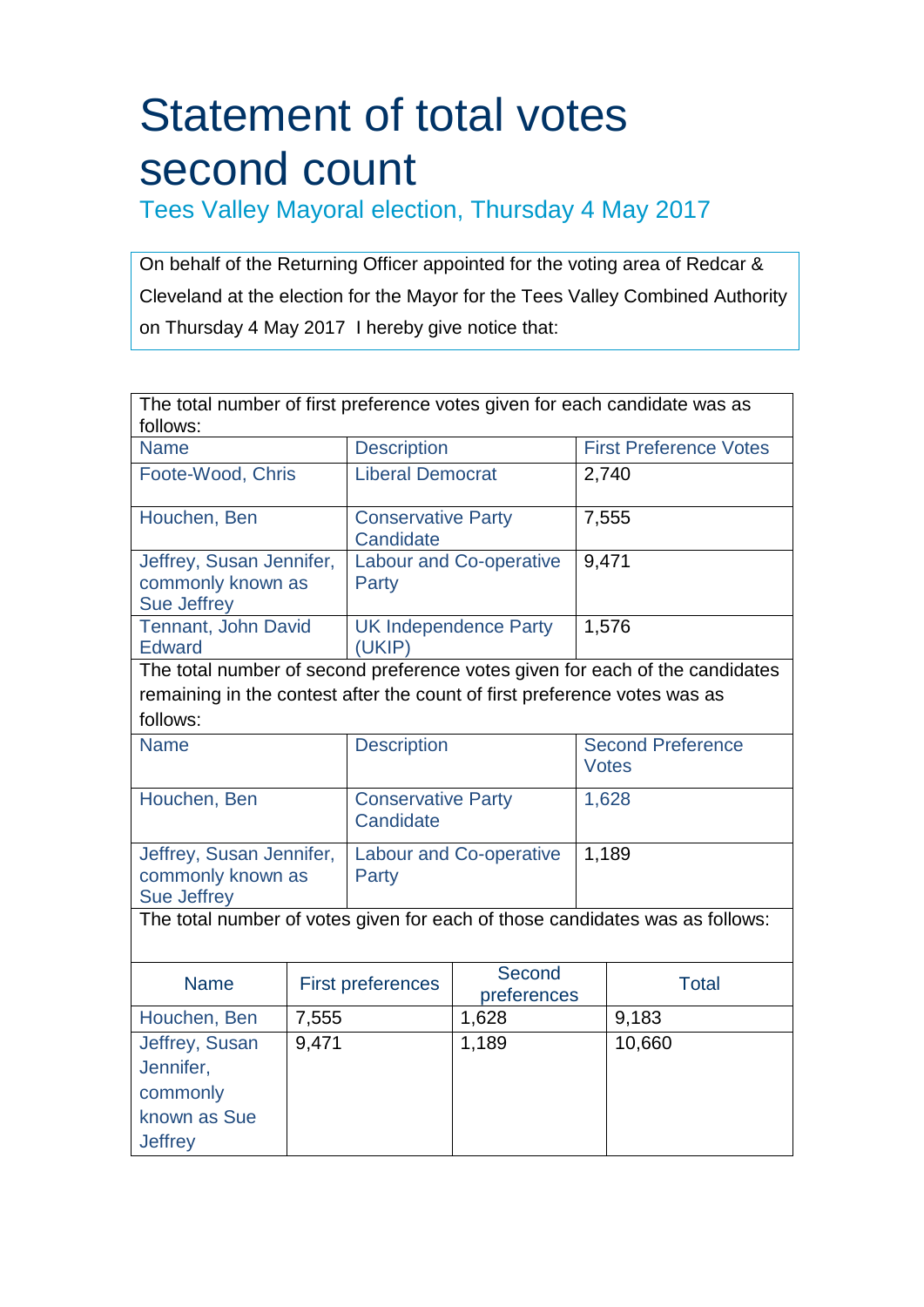|   | The number of ballot papers rejected at the second count was as follows: |  |  |
|---|--------------------------------------------------------------------------|--|--|
| a | Want of an official mark                                                 |  |  |
| b | Voting for more than one candidate as to the second<br>preference vote   |  |  |
| C | Writing or mark by which the voter could be identified                   |  |  |
| d | Unmarked or void for uncertainty as to the second<br>preference vote     |  |  |
|   | <b>Total rejected</b>                                                    |  |  |

| Signed: | <b>Steve Newton</b>             |
|---------|---------------------------------|
| Name:   | <b>Steve Newton</b>             |
| Title:  | <b>Deputy Returning Officer</b> |
| Dated:  | 05.05.17                        |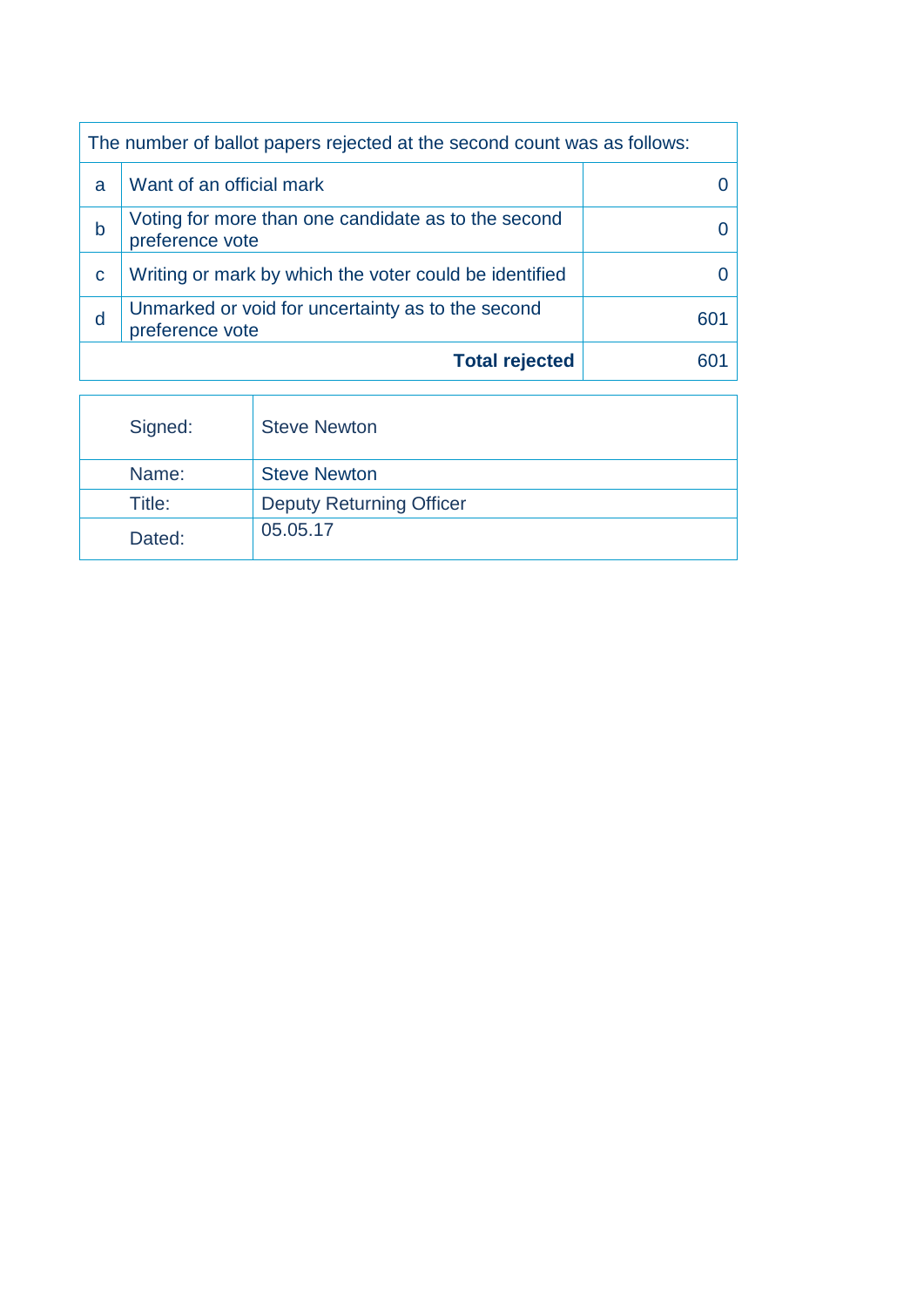### Statement of result – second count

#### Tees Valley Mayoral election, Thursday 4 May 2017

As the Combined Authority Returning Officer appointed for the election for the Mayor for the Tees Valley Combined Authority

on Thursday 4 May 2017, I hereby certify that:

| The total number of first preference votes given for each candidate was as follows:     |                                                                    |                                        |                               |                 |
|-----------------------------------------------------------------------------------------|--------------------------------------------------------------------|----------------------------------------|-------------------------------|-----------------|
| <b>Name</b>                                                                             |                                                                    | <b>Description</b>                     | <b>First Preference Votes</b> |                 |
| Foote-Wood, Chris                                                                       |                                                                    | <b>Liberal Democrat</b>                | 12,550                        |                 |
| Houchen, Ben                                                                            |                                                                    | <b>Conservative Party</b><br>Candidate | 40,278                        |                 |
| <b>Sue Jeffrey</b>                                                                      | Jeffrey, Susan Jennifer,<br>commonly known as                      | Labour and Co-<br>operative Party      | 39,797                        |                 |
| <b>Edward</b>                                                                           | Tennant, John David                                                | <b>UK Independence Party</b><br>(UKIP) | 9,475                         |                 |
| The number of ballot papers rejected at the election (first preference) was as follows: |                                                                    |                                        |                               |                 |
| a                                                                                       | $\Omega$<br>Want of an official mark                               |                                        |                               |                 |
| b                                                                                       | Voting for more than one candidate as to the first preference vote |                                        |                               | 909             |
| $\mathbf{C}$                                                                            | Writing or mark by which the voter could be identified             |                                        |                               | 12 <sup>2</sup> |
| d                                                                                       | Unmarked or void for uncertainty as to the first preference vote   |                                        |                               | 746             |

The total number of second preference votes cast for each of the remaining candidates was as follows:

| <b>Name</b><br><b>Description</b>                                                                                |                                                                                    |                                        | Second Preference Votes |  |
|------------------------------------------------------------------------------------------------------------------|------------------------------------------------------------------------------------|----------------------------------------|-------------------------|--|
| Houchen, Ben                                                                                                     |                                                                                    | <b>Conservative Party</b><br>Candidate | 8,300                   |  |
| Jeffrey, Susan Jennifer,<br>Labour and Co-operative<br>commonly known as Sue<br>6.603<br>Party<br><b>Jeffrey</b> |                                                                                    |                                        |                         |  |
| The number of ballot papers rejected at the election (second preference) was as follows:                         |                                                                                    |                                        |                         |  |
| a                                                                                                                | $\Omega$<br>Want of an official mark                                               |                                        |                         |  |
| <sub>b</sub>                                                                                                     | 6<br>Voting for more than one candidate as to the <b>second preference</b><br>vote |                                        |                         |  |
| C                                                                                                                | 1<br>Writing or mark by which the voter could be identified                        |                                        |                         |  |
| d                                                                                                                | 2,935<br>Unmarked or void for uncertainty as to the second preference vote         |                                        |                         |  |